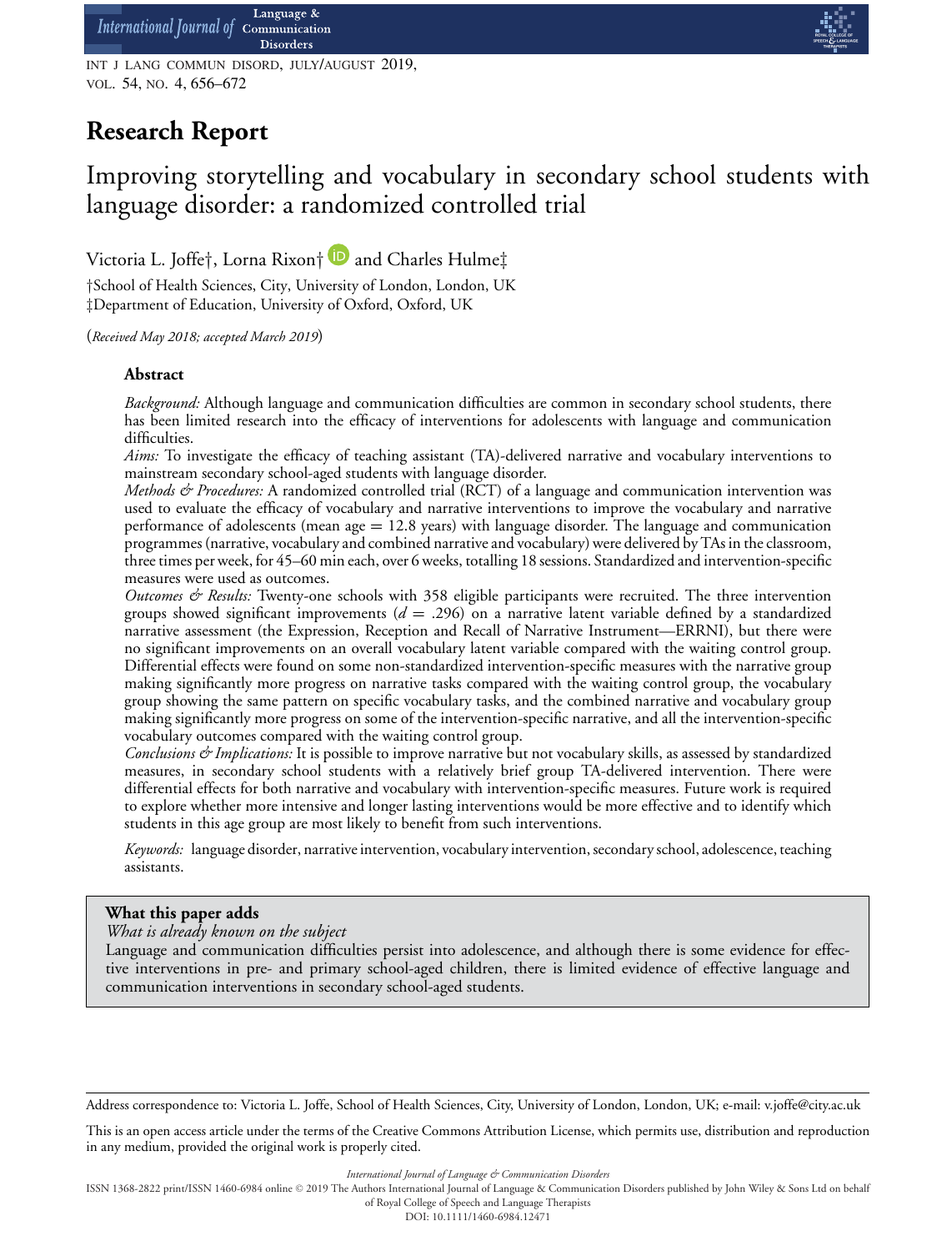#### *What this paper adds to existing knowledge*

The language and communication programmes developed here are novel interventions for adolescents, and this is one of the first large randomized control trials of its kind in secondary school students with language disorder. The findings show that adolescents with language difficulties can improve their narrative skills as a result of smallgroup intervention, delivered by trained TAs. Improvements were found on narrative and vocabulary skills with intervention-specific assessments.

#### *What are the potential or actual clinical implications of this work?*

The results justify this choice of service delivery model as an option for adolescents with language disorder in mainstream secondary schools. The study shows that it is possible to train TAs to deliver language interventions in secondary schools which are effective and relatively low cost.

### **Introduction**

Although basic language and communication skills develop in the preschool years, there is increasing recognition that language and cognition continue to develop throughout adolescence and into adulthood (Blakemore and Choudhury 2006, Blakemore 2008, Nippold 2017). Language development in adolescence requires an understanding and use of increasingly complex vocabulary, figurative language (such as idioms and double meanings) and more complex sentence structures. Individuals are able to tell stories with increasing sophistication, show appreciation of emotion and motivation of characters, and draw upon advanced social skills such as persuasion and negotiation (Nippold 2017). Narrative and vocabulary skills are crucial building blocks for later language development, and have been shown to be strong longitudinal predictors of literacy and educational attainment (Croll 1995, Fazio *et al.* 1993, Lervag *et al.* 2018, Nation and Snowling 2004, Spencer *et al.* 2017a, Stothard *et al.* 1998). Students with language disorder often experience difficulties with these skills (Conti-Ramsden *et al.* 2013, Rice and Hoffman 2015,Wetherell*et al.* 2007), and interventions focusing on broader language skills, including narrative, vocabulary and inferences, have been recommended as a means to improving literacy (Lervag *et al.* 2018). The current study builds on earlier studies with younger age groups that have shown that direct teaching of vocabulary knowledge and narrative language skills can be effective for children with weak oral language skills (Fricke *et al.* 2017, Clarke *et al.* 2010). In line with the simple view of reading (Gough and Tunmer 1986) these interventions have been shown to lead to improvements in reading comprehension as well as oral language comprehension ability.

Early language difficulties are pervasive, can persist into adolescence and adulthood, and affect academic performance, and social and emotional functioning (Conti-Ramsden and Botting 2008, Conti-Ramsden *et al*. 2013, Johnson *et al.* 2010). Prevalence rates for language disorder have recently been reported to be 9.92% (Norbury *et al.* 2016), with some studies reporting a higher prevalence in adolescence (e.g., McLeod and McKinnon 2007).

Adolescents with language disorder have more difficulties with peers, and emotional and behavioural problems, and report having more mental health difficulties (Conti-Ramsden *et al.* 2013).

While interventions for language and communication difficulties have been found to have moderate to large effect sizes in primary school children, there is limited research into the effectiveness of interventions in secondary school students (Cirrin and Gillam 2008). Given the continuing development of language and communication in adolescence, the window of opportunity for improving cognitive function is much wider than once thought (Knoll *et al.* 2016).

Research investigating the effectiveness of interventions to enhance language and communication in adolescents with language and communication difficulties is emerging, particularly in the area of vocabulary (see, for example, a recent systematic review on vocabulary interventions for adolescents with language disorder by Lowe *et al.* 2018) across a range of service delivery models: specialist, targeted and universal (Gascoigne 2006). The studies cited in this systematic review were diverse and reflected interventions that focused primarily on semantics, phonology and a combined phonological– semantic approach, which links the sound and meaning of the word. Whilst the strongest evidence for the effectiveness of vocabulary intervention came from studies using a phonological–semantic approach, in individual, small group and whole-class settings the results were, on the whole, mixed and should be viewed at this stage as preliminary (Lowe *et al.* 2018).

#### *Vocabulary interventions*

A number of studies have shown the effectiveness of vocabulary intervention programmes, delivered by teaching staff in schools, with secondary school secondlanguage learners with poor vocabulary (e.g., Lesaux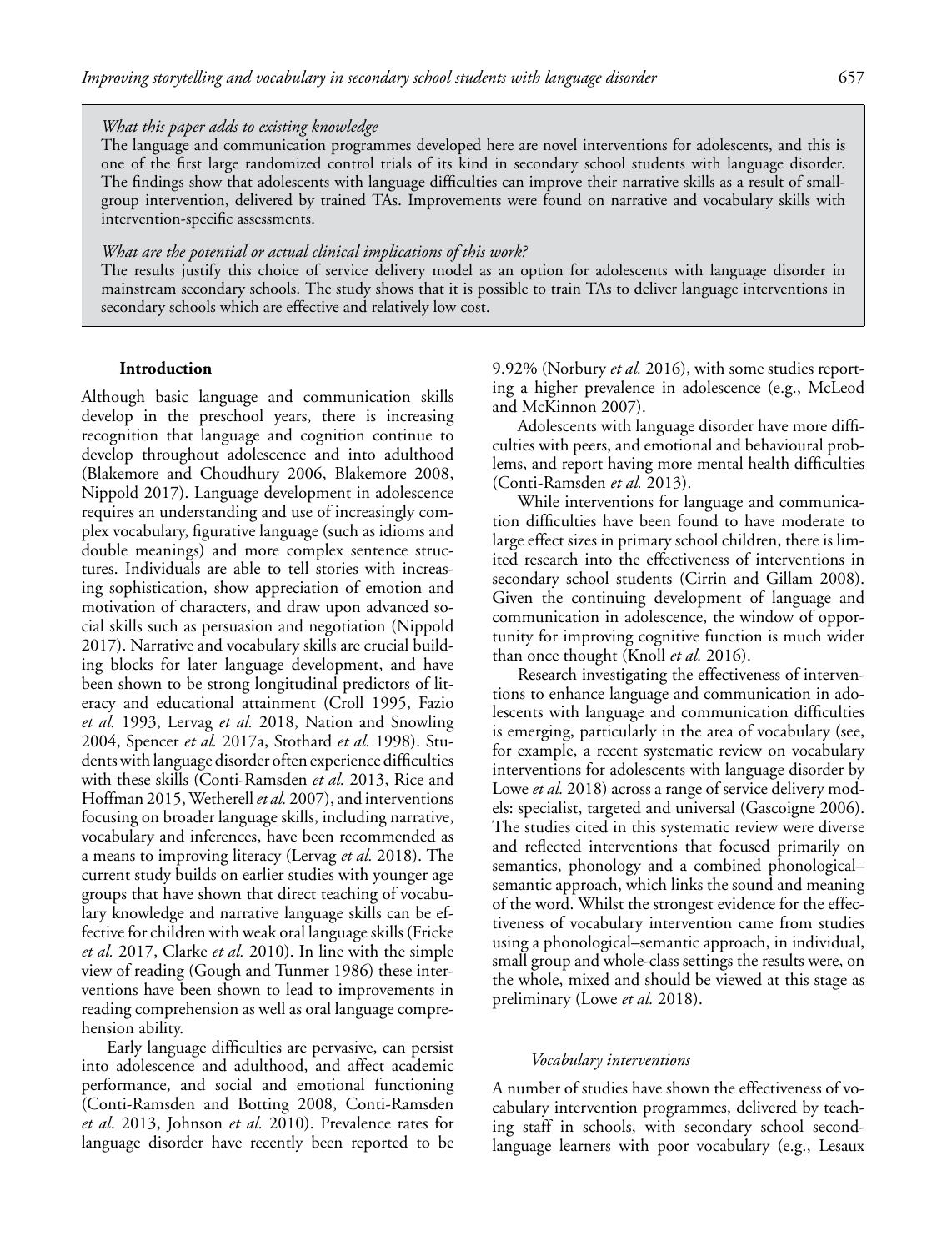*et al.* 2010, 2014, Snow *et al.* 2009). More recently, a number of studies have evaluated the effectiveness of vocabulary interventions for secondary school students with language disorder (in individual, group and whole-class settings), with mixed results. A few studies have shown one-to-one specialist speech and language therapy, in a specialist school for adolescents with severe language disorder, to be effective in improving word-finding difficulties (Ebbels*et al.* 2012), vocabulary knowledge (Wright *et al.* 2018) and a broader range of specific expressive and receptive language targets (Ebbels *et al.* 2017). Mixed results were found by Spencer *et al.* (2017b), who explored the effectiveness of a vocabulary intervention in a small group model within mainstream secondary schools. The intervention group made no significant progress on a bespoke word-learning task; however, the delayed control group, which received the same intervention at a later time, showed significant progress following their intervention. Universal models of intervention have also been shown to be effective in improving language skills of adolescents with language and communication difficulties. In a randomized controlled trial (RCT) in two schools (Starling *et al.* 2012), teachers were taught a range of oral and written language modification techniques to support adolescents with language disorder. Starling *et al.* found that the incorporation of these techniques by teachers in the classroom improved written expression and listening comprehension relative to the control group, with no changes on a standardized measure of oral expression or reading comprehension. In another study using the same universal model of service delivery as Starling *et al.*, and one of the very few RCTs of vocabulary interventions, Murphy *et al.* (2017) explored the effectiveness of a whole-class vocabulary intervention in mainstream secondary schools in areas of social disadvantage, employing an adapted shortened version of the vocabulary intervention programme (Joffe 2011b) used in the current study. A total of 203 eleven to thirteen year olds (128 in the experimental group; 75 waiting controls), with a below-normative mean receptive vocabulary score of 83.72 on the British Picture Vocabulary Scale, 3rd edn (BPVS-3; Dunn *et al.* 2009), received vocabulary intervention delivered by teachers in the classroom over twelve 40-min sessions. Results were mixed, with both the experimental and waiting control group making significant progress on the Clinical Evaluation of Language Fundamentals, 4th edn (CELF-4; Semel *et al.* 2006) and BPVS-3. However, the waiting controls made further significant progress on the CELF-4 and BPVS-3 after receiving the intervention. Another similar RCT, exploring the effectiveness of the universal model, but focusing on socially disadvantaged secondary school students, also reported improvements over time in the treated group compared with controls (waiting-list schools) on some measures of receptive and expressive

vocabulary after receiving a vocabulary intervention, delivered by teachers within a mainstream whole-class context, twice a week for 12 weeks (24 sessions) (McNamara 2014). More recently, Lowe and Joffe (2017), again using the universal service delivery model, reported some improvement in the knowledge of targeted science vocabulary, in a small pilot study, with 15 adolescents with language disorder when taught by teachers in a mainstream class using a phonological–semantic approach. Following on from this pilot study, in a larger RCT, Lowe *et al.* (2019) found significant improvements in science vocabulary in 78 adolescents with language disorder, which had been taught by teachers in mainstream classes using a phonological–semantic approach. Results from these studies in the adolescent population, across different settings, are encouraging, but are nonetheless somewhat mixed and therefore require further evidence.

#### *Narrative interventions*

Whilst narratives have been employed effectively in interventions with pre- and primary school-aged children with language disorder (e.g., Davies *et al.* 2004, Gillam *et al.* 2018, Gillam and Gillam 2016, Swanson *et al.* 2005), there are limited narrative intervention studies with adolescents. In a systematic review of narrativebased language interventions with children with language impairment conducted by Petersen (2011), only one of nine studies included older children with this study focusing on expressing oral and written narratives (Gillam *et al.* 1995). Despite positive results, there were a limited number of participants (eight 9–12 year olds) and little experimental control.

Further mixed evidence for the effectiveness of narrative intervention in secondary school students comes from small-scale studies by Stringer (2006) and Joffe (2006), both using a small group setting, with a focus on the comprehension and expression of oral narratives. Stringer (2006) explored the benefits of a group narrative and social skills programme to 12 secondary school-aged children with emotional and behavioural difficulties (mean age  $= 12.4$  years) with improvements reported on some sentence-level language tests, but not on single-word measures or on an oral story comprehension task. Joffe (2006) conducted an RCT with 54 adolescents (mean age  $= 12.8$  years) with language disorder, exploring the effectiveness of a narrative and vocabulary intervention, with both groups making significant progress on receptive vocabulary, sentence recall and inferential understanding, but no differential effects reported between the two groups. Whilst the evidence emerging for the effectiveness of narrative intervention, in enhancing oral storytelling, for this older age group appears positive, participant numbers are small and the results are mixed. Therefore, similarly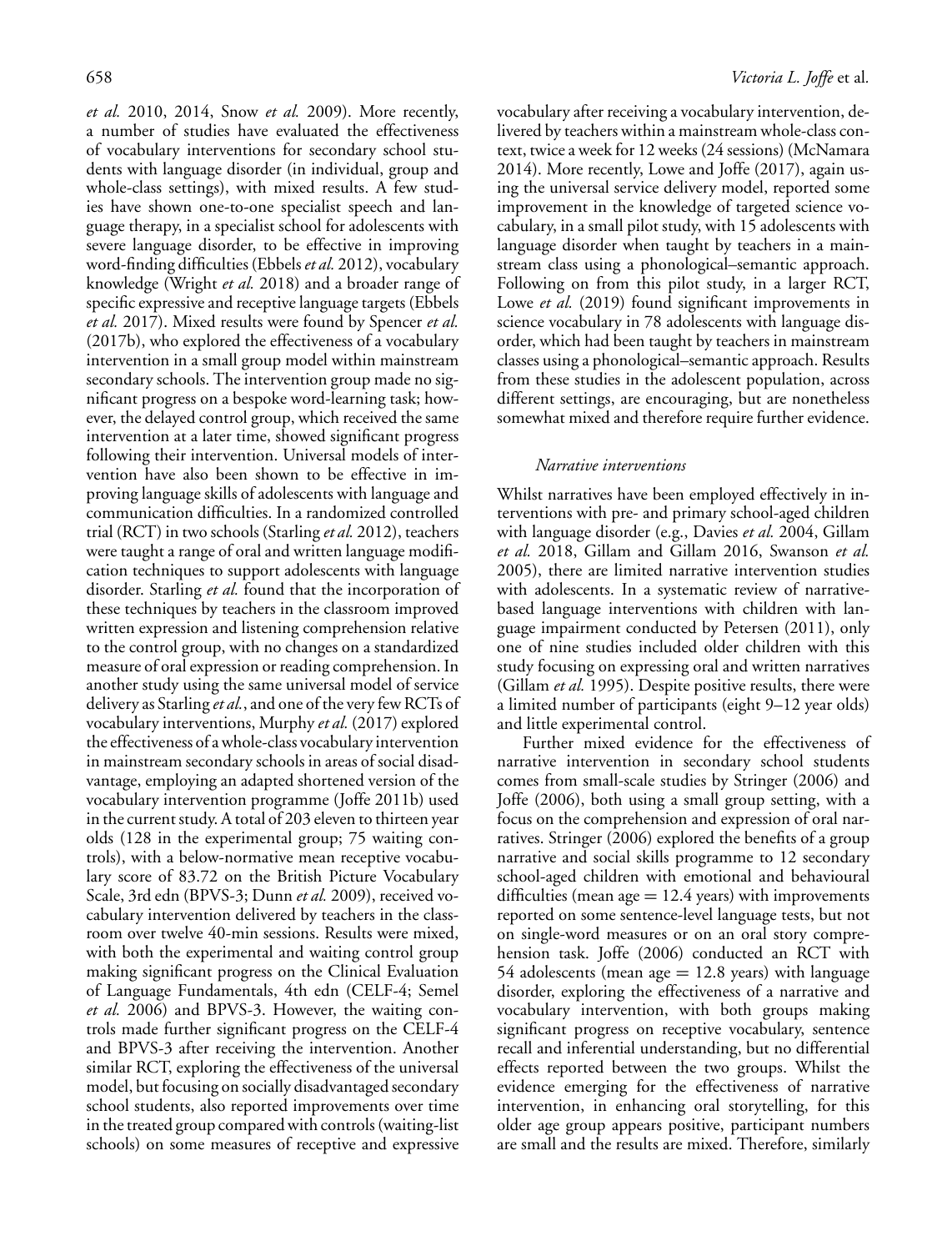to vocabulary intervention, further investigation is needed to increase the evidence base for narrative.

### *Using teaching assistants to support language and communication*

Students with language and communication difficulties are frequently supported in the classroom by teaching assistants (TAs) (Armstrong 2008, Groom 2006). In the UK, the education system employs TAs (sometimes referred to as learning support assistants) to support teachers in the classroom, and many of them have some responsibility for pupils with additional needs. Internationally, TAs can be referred to as a teacher's aide and an educational or classroom assistant or support worker, with all of them having a similar function. Increasingly, intervention research has attempted to replicate this delivery model by exploring the effectiveness of interventions delivered by teaching support staff (e.g., Burgoyne *et al.* 2012, Clarke *et al.* 2010, 2017, Davies *et al.* 2004, Fricke *et al.* 2013, 2017). Considering the limited availability of speech and language therapy and specialist support in secondary schools (Bercow 2008, 2018), and the ecological validity of using existing school staff as agents of intervention (Alborz *et al.* 2009), the present study adopts this model by training TAs to deliver language interventions. To date, there has been no large-scale RCT investigating the effectiveness of narrative and vocabulary intervention for adolescents with language disorder, delivered by TAs, in small groups in mainstream secondary schools.

The present study examines whether a narrative, vocabulary or combined narrative and vocabulary intervention delivered by TAs to secondary school-aged students with language disorder improves narrative and vocabulary skills. We hypothesized that there would be differential improvements in the intervention groups on vocabulary and narrative outcomes compared with the waiting control group, with the vocabulary intervention group improving in vocabulary and the narrative intervention group in narrative. This would provide evidence for the importance of providing intervention-specific treatments to older children with language disorder in mainstream settings, and for the role of TAs in delivering them.

### **Methods**

### *Design*

We conducted an RCT in two outer London boroughs in the UK, with narrative and vocabulary programmes delivered by TAs, three times a week over 6 weeks. There were three intervention groups and one waiting control group: narrative, vocabulary and combined narrative and vocabulary. Pre-intervention assessments were conducted over 4 months and post-intervention assessments over 3 months, following intervention. Ethical approval was obtained from the Senate Research Ethics Committee at City, University of London.

### *Participants*

#### *Selection of participants*

Participants were students in their first year of secondary school (year 7) and were recruited from 21 mainstream secondary schools.

There were two stages to recruitment. First, teachers were asked to identify Year 7 secondary school students with low- or below-average scores on their Year 6 English National Standard Assessment Test (SAT). Teachers could also refer students who were underperforming academically in the classroom. The second stage of recruitment included students who met the above criteria and gave informed consent. These students were assessed on a range of language measures: British Picture Vocabulary Scale, 2nd edn (BPVS-2; Dunn *et al.* 1997); Formulated Sentences (FS) and Recalling Sentences (RS) subtests of the CELF-4 (Semel *et al.* 2006); Receptive Vocabulary (RV) and Expressive vocabulary (EV) subtests of the Test of Word Knowledge (TOWK; Wiig and Secord 1992); and the Multiple Contexts (MC) and Figurative Usage (FU) subtests of the TOWK. Students who scored  $\leq 1$  SD below the mean on two or more of the language tests/subtests, or  $\leq 1.5$  SD from the mean on any one language test/subtest, were recruited at this second stage.

### *Description of sample*

A total of 358 Year 7 students (mean = 12;8 [years; months],  $SD = 3$  months) from 21 mainstream secondary schools across two outer London boroughs met the criteria. Two schools declined to participate as they did not feel they had students with language disorder. There were 226 males and 132 females. Of the group, 1% scored above average, 7% scored average, 34% were low average and the remaining 54% were below average in Year 6 on their English SAT (data were unavailable for the remaining 5% of the group). Students scoring in the average range were referred by teachers because of their underachievement in the classroom. Parents completed self-report questionnaires which included information on maternal education, which was used as a proxy of socioeconomic status. Maternal education for the majority of the group (54%) was 'school or college-level' qualifications. Thirteen per cent had mothers with 'no further' qualifications, and 11% had mothers with 'university-level' qualifications.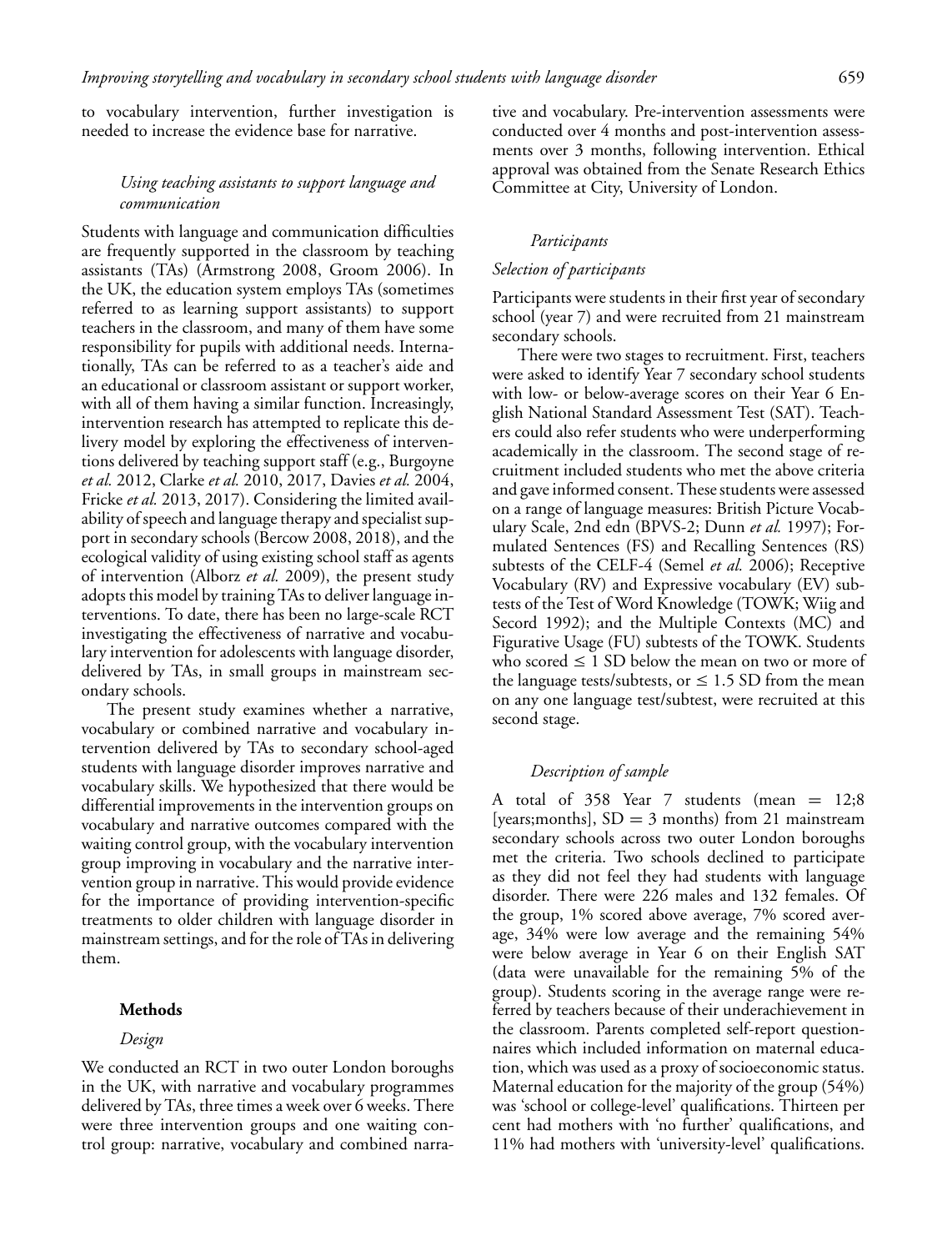**Table 1. Verbal and non-verbal abilities of participants**

| Measure                                         | Mean | Standard deviation (SD) | Range      | N   |
|-------------------------------------------------|------|-------------------------|------------|-----|
| $BPVS-2^a$                                      | 85.1 | 12.3                    | $44 - 144$ | 352 |
| CELF-4 Formulated Sentences <sup>b</sup>        | 6.0  | 3.0                     | $1 - 14$   | 353 |
| CELF-4 Recalling Sentences <sup>b</sup>         | 6.3  | 2.8                     | $1 - 15$   | 353 |
| TOWK Receptive Vocabulary <sup>b</sup>          | 7.5  | 2.2                     | $3 - 17$   | 357 |
| TOWK Expressive Vocabulary <sup>b</sup>         | 5.7  | 1.7                     | $3 - 13$   | 357 |
| TOWK Multiple Contexts <sup>b</sup>             | 6.1  | 2.1                     | $3 - 12$   | 357 |
| TOWK Figurative Usage <sup>b</sup>              | 6.4  | 1.9                     | $3 - 12$   | 357 |
| Non-verbal WISC-III Performance IQ <sup>a</sup> | 84.4 | 14.2                    | $53 - 133$ | 355 |
|                                                 |      |                         |            |     |

Note: BPVS-2 = British Picture Vocabulary Scale, 2nd edn (Dunn *et al*. 1997); CELF-4 = Clinical Evaluation of Language Fundamentals—Fourth Edition (Semel *et al.* 2006);<br>TOWK = Test of Word Knowledge (Wiig and Secord 1992  $^{a}$ Mean = 100, SD = 15.<br>  $^{b}$ Mean = 10, SD = 3.

The performance IQ of the group was below average (mean  $= 84.4$ ; SD  $= 14.2$ ). The language and nonverbal performances of the participants are listed in table 1.

### *Description of the TAs who delivered the intervention*

One TA was identified by the special educational needs coordinator from each school. The only selection criterion for the TAs was that they were employed as a TA at the school for the duration of the study. Their experience working as a TA in school ranged from 8 months to 18 years (mean  $=$  5 years, SD  $=$  4 years). TAs also varied in their level of education, ranging from National Vocational (work-based) Qualifications (NVQ) to postgraduate training.

### *Measures*

Two types of measures were used: standardized and intervention-specific assessments. The research assistants administered and scored the tests. Training was provided by the first author to all testers on the administration and scoring of both standardized and nonstandardized measures. For all standardized tests administration and scoring followed the manual guidelines. Intervention-specific measures were modelled on existing standardized tests and from the literature to increase the content validity. Uniform scoring instructions were used and interrater reliability was conducted by independent researchers blind to the other raters' scores for the intervention-specific measures.

### *Cognitive abilities*

## *Wechsler Intelligence Scale of Children—Third Edition (WISC-III)*

In order to obtain a reliable estimate of performance IQ, four of the five core non-verbal subtests of the Wechsler Intelligence Scale for Children—Third Edition (WISC-III; Wechsler 1991) were used: Block Design, Picture Completion, Picture Arrangement and Coding.

### *General language abilities*

### *Clinical Evaluation of Language Fundamentals—Fourth Edition (CELF-4)*

Two subtests of the CELF-4 were used: FS and RS. In the FS subtest, participants were asked to provide a sentence using a target word. In the RS subtest, students were required to repeat verbatim sentences of increasing length and complexity that were read aloud to them. Normative data were collected in the UK, with a mean  $=$ 10 and SD = 3 (Semel *et al.* 2006).

### *Narrative outcomes*

### *Expression, Reception and Recall of Narrative Instrument (ERRNI)*

The ERRNI comprises a sequenced story of 15 coloured pictures that can be used to tell a story. The test assesses the ability of participants to relate, comprehend and remember a story after a delay. To reduce practice effects, the test is available in two parallel forms: the 'fish story' and the 'beach story'. After retelling the story, nine comprehension questions are then given with the pictures in view. The stories are then transcribed and analyzed for narrative skills pertaining to the amount of information content relevant to the story, for both initial telling and recall. Detailed guidance on transcription and analysis provided in the manual were followed and scoring followed manual instructions. UK normative scores are provided, with mean  $= 100$  and  $SD = 15$ . The reliability for initial storytelling and recall are .86 and .90 for the fish story and .85 and .90 for the beach story respectively (Bishop 2004).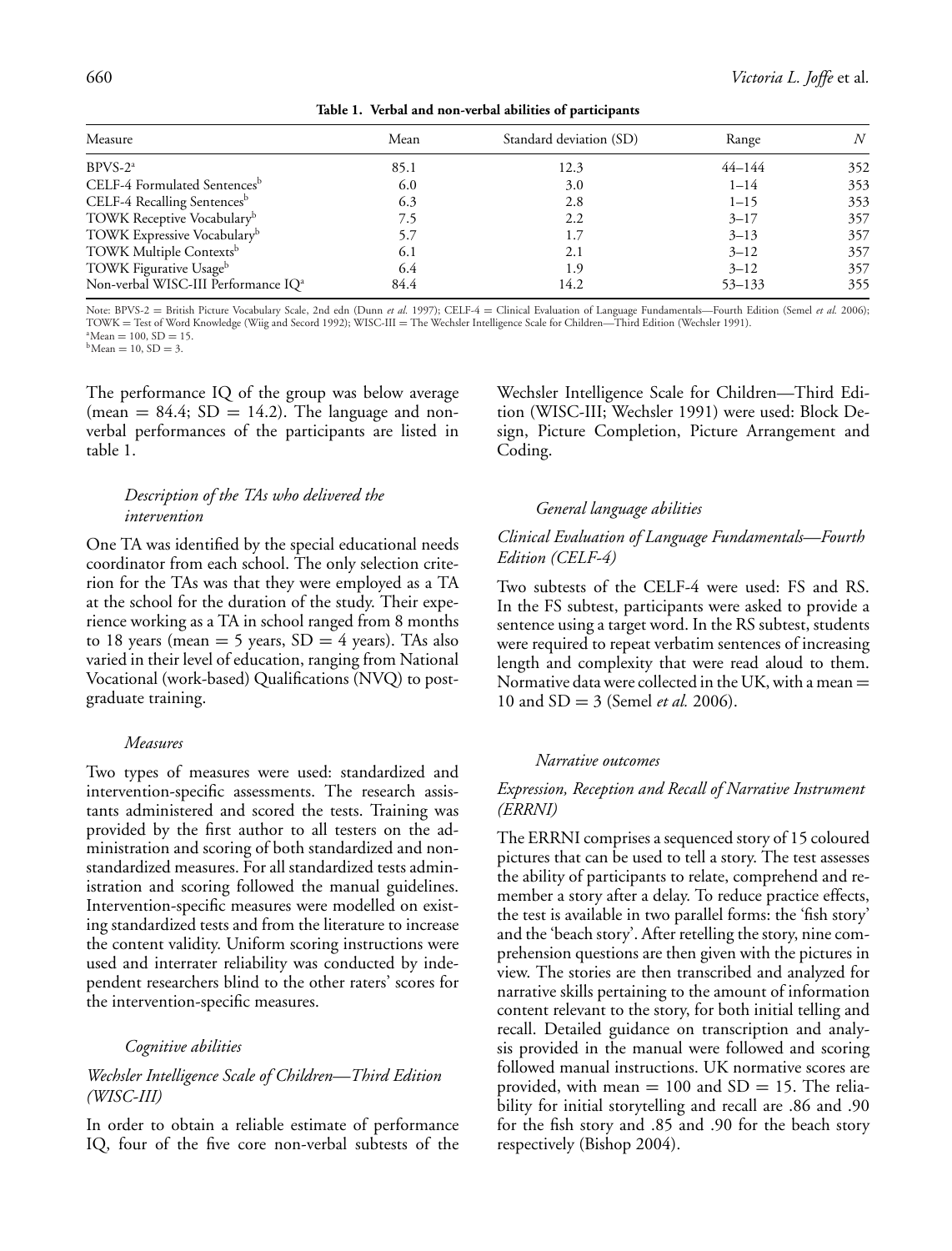### *Story generation task*

Participants were asked to tell a story from a single picture, a sequence of pictures and six objects (mobile phone, handcuffs, car, camera, horse and feather) of which they were asked to include at least three of them in their story. Responses were recorded and transcribed verbatim. Standardized scoring instructions were devised to assess the quality of narrative skills, adapted from Stein and Glenn's (1979) story grammar framework. Components included organization of the narrative, sequencing, character descriptions, reference to time and place, discrete episodes of events, reactions and resolutions, emotional or cognitive responses of the characters, presence of a climax, integration of story elements, use of dialogue, onomatopoeia and sound effects, appropriate use of anaphoric referencing and idioms. Scores ranged from 0 to 75 for the picture and sequence stories, and from 0 to 78 for the object story task, with a bonus of three points for inclusion of up to three of the objects. Scores from the three tasks: picture, sequence of pictures and objects, were combined into one variable, called the story generation task. Cronbach's alpha were .88 and .91 for pre- and post-assessment intervention points, indicating excellent internal reliability respectively.

### *Narrative checklist*

A checklist of explicit narrative knowledge was assessed using a 10-item task exploring the following: understanding of what a story is, the ability to cite familiar stories, the identification of types of story genres, story components, story structure, linguistic devices to make stories more exciting, understanding of story climax, and components of active story listening. Scores ranged from 0 to 78. Cronbach's alpha were .93 and .98, for preand post-intervention assessment points, indicating excellent internal reliability. This checklist is available from Joffe (2011a).

#### *Vocabulary outcomes*

#### *British Picture Vocabulary Scale, 2nd edn (BPVS-2)*

The BPVS-2 assesses single-word receptive vocabulary. The participants select a picture from a choice of four that best represents the meaning of the word given by the tester. The test is standardized on a UK sample, with mean  $= 100$  and  $SD = 15$ . The reliability for Year 7 (11–12 year olds) is 0.89 (Dunn *et al.* 1997).

### *Test of Word Knowledge (TOWK)*

Four subtests of the TOWK were used: single-word receptive and expressive vocabulary, comprehension of words in multiple contexts and figurative language. RV was assessed using a picture selection task where participants were required to point to the picture, out of a selection of four, that matched the word given. For expressive vocabulary, students provided names for pictures provided, representing nouns and verbs. In the third subtest, words with multiple meanings, for example, 'letter', are given to the student who is asked to provide as many meanings as possible for that word. Finally, the figurative language subtest required the participant to choose, from a choice of two, the description that best matched a figurative expression. Normative scores were collected in the United States, with mean = 10 and  $SD = 3$ . Stimuli were presented orally to accommodate any reading difficulties. The reliabilities for 12 year olds are .88, .85, .91 and .92 for the RV, EV, MC and FU subtests respectively (Wiig and Secord 1992).

### *Vocabulary definitions task*

Participants were required to provide definitions for 13 words associated with the themes covered in the vocabulary intervention, for example, 'employer' under the theme of careers. Scores of 2 and 1 were awarded for fully and partially correct responses respectively. Detailed scoring guidelines were provided with the criteria needed for a score of 2, for a complete and accurate definition, or 1, for an incomplete definition. A score of 1 was also given if the participant used the word correctly in a sentence, but did not provide a definition. For example, when defining the word 'larynx', the response, 'part of the throat containing the vocal folds' or 'voice box', scored 2. The definition 'throat' or 'Adam's apple' was given a score of 1. Scores ranged from 0 to a maximum of 26 correct. Cronbach's alpha were .94 and .81, for pre- and post-intervention assessment points, indicating excellent and good internal reliability respectively.

### *Vocabulary idiom awareness*

Participants were presented with 20 idioms that formed part of a wider set of idioms covered in the intervention, and were asked to explain what they mean. Idioms selected for intervention were chosen after reviewing some idiom dictionaries and discussions with speech and language therapists, and teaching staff from the participating schools, as well as the study advisory group. Idioms that were most appropriate for age and culture, that could be easily pictorially represented and were associated with the intervention themes, were included. A subgroup were used for the assessment. Total scores ranged from 0 to 20, with literal responses scoring 0. For example, 'to be full of beans' would be scored 1 for a response 'lively or high in spirits', and 0 for a literal response: 'eaten too many beans'. Cronbach's alpha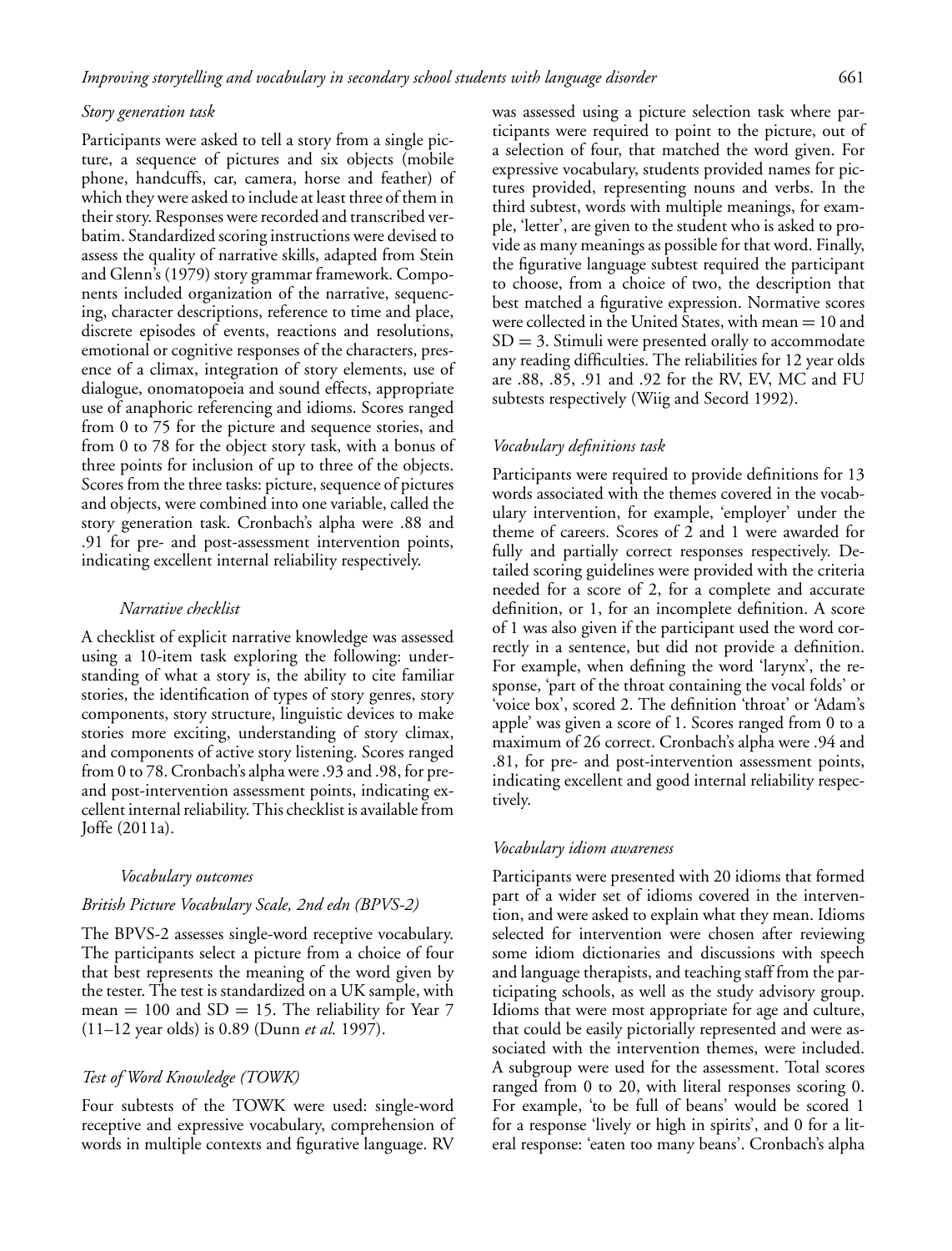were .81 and .84, for pre- and post-intervention testing points indicating good internal reliability, respectively.

### *Expressive vocabulary task*

Participants were asked to name 15 pictures depicting vocabulary related to themes covered in the vocabulary intervention, for example, 'galaxy' for the theme of 'space'. Scores ranged from 0 to 15. A score of 1 was given for a correct response and a score of 0 for an incorrect or no response. The interrater reliability for this measure was 100%.

### *Receptive vocabulary task*

Participants were required to select one picture out of a choice of four that best matched the word given by the tester. There were 40 stimuli pertaining to themes covered in the intervention. For each item, there was a target, a semantic, phonological and unrelated distractor. Scores ranged from 0 to 40. A score of 1 was given for the correct selection and a score of 0 was awarded for the other three distractor items. The interrater reliability was 100%.

### *Description of intervention*

We compared a narrative and a vocabulary intervention programme for secondary school students with language and communication difficulties with a programme that combined both narrative and vocabulary intervention. The programmes were manualized and delivered by TAs with ongoing support from the research team (Joffe, 2011a, 2011b). The interventions incorporated themes closely associated with the curriculum. The narrative programme focused on the understanding and telling of stories, using a story structure, adapted from Stein and Glenn (1979), to support story generation. Students were introduced to different types of stories (fictional, non-fictional, scripts) and narrative genres (see Joffe 2011a for further details). The vocabulary programme focused on developing key concepts and vocabulary items relevant to the educational curriculum (e.g., nutrition) and age appropriate (e.g., careers). A variety of tasks including word associations, categorization, mind-mapping and word-building were used to reinforce word learning. The intervention manual consisted of target vocabulary that TAs could draw upon to explore the themes of the session. TAs were encouraged to select an appropriate number of words commensurate to the pace of learning and interest of students within their group. A range of quizzes and games were provided in the manual to evaluate the learning of the target words covered in each session. Word etymology was used to facilitate independent word learning. The intervention explored different categories of words, their synonyms, antonyms, multiple meanings, definitions as well as idiomatic and figurative language (Joffe 2011b). The combined narrative and vocabulary intervention programme incorporated all key content of both the narrative and vocabulary programme, but with reduced exercises in order to practise for each individual component.

The programmes were delivered by TAs working with small groups of two to six pupils. Each session was 45–60 min and given three times per week over 6 weeks, totalling 18 sessions. The intervention was tailored to individuals using 'step-up' and 'step-down' activities depending on the required level of difficulty.

The TAs were trained initially for 4 days by the first author, with training covering an introduction to language and language disorder, knowledge of narrative and vocabulary skills, and strategies to support children with language disorder. Another half-day training session was provided midway through delivery to reinforce strategies and answer questions. All 21 TAs at each school delivered each of the three experimental conditions (narrative, vocabulary and the combined narrative and vocabulary interventions).

To monitor and enhance intervention delivery fidelity, the research team kept in contact with the TAs weekly, observed them delivering the interventions on approximately three occasions and gave them written feedback. The TAs kept session plans and notes for each session and these were reviewed by the research team.

### *Procedure*

Schools identified the TAs; and parents, head teachers and TAs provided written consent before pupils participating in the study.

Assessments were conducted by the research team, who were blinded to group allocation. Those who assessed and enhanced fidelity of intervention, by monitoring and giving ongoing feedback, were not involved in assessments at those schools. Students were randomized to the four groups within each school: (1) vocabulary intervention, (2) narrative intervention, (3) combined narrative and vocabulary intervention, and (4) the delayed waiting control group. Each TA delivered all three interventions within their school. Assessments were conducted pre- and post-intervention.

All standardized assessments were administered and scored according to manual guidelines. For nonstandardized assessments, training was provided to all testers, and standardized scoring instructions were used. A total of 10% of participant responses at each assessment point were independently scored by a second coder, blind to group allocation. Standardized scores were used to describe the sample (table 1), but raw scores are used in analyses.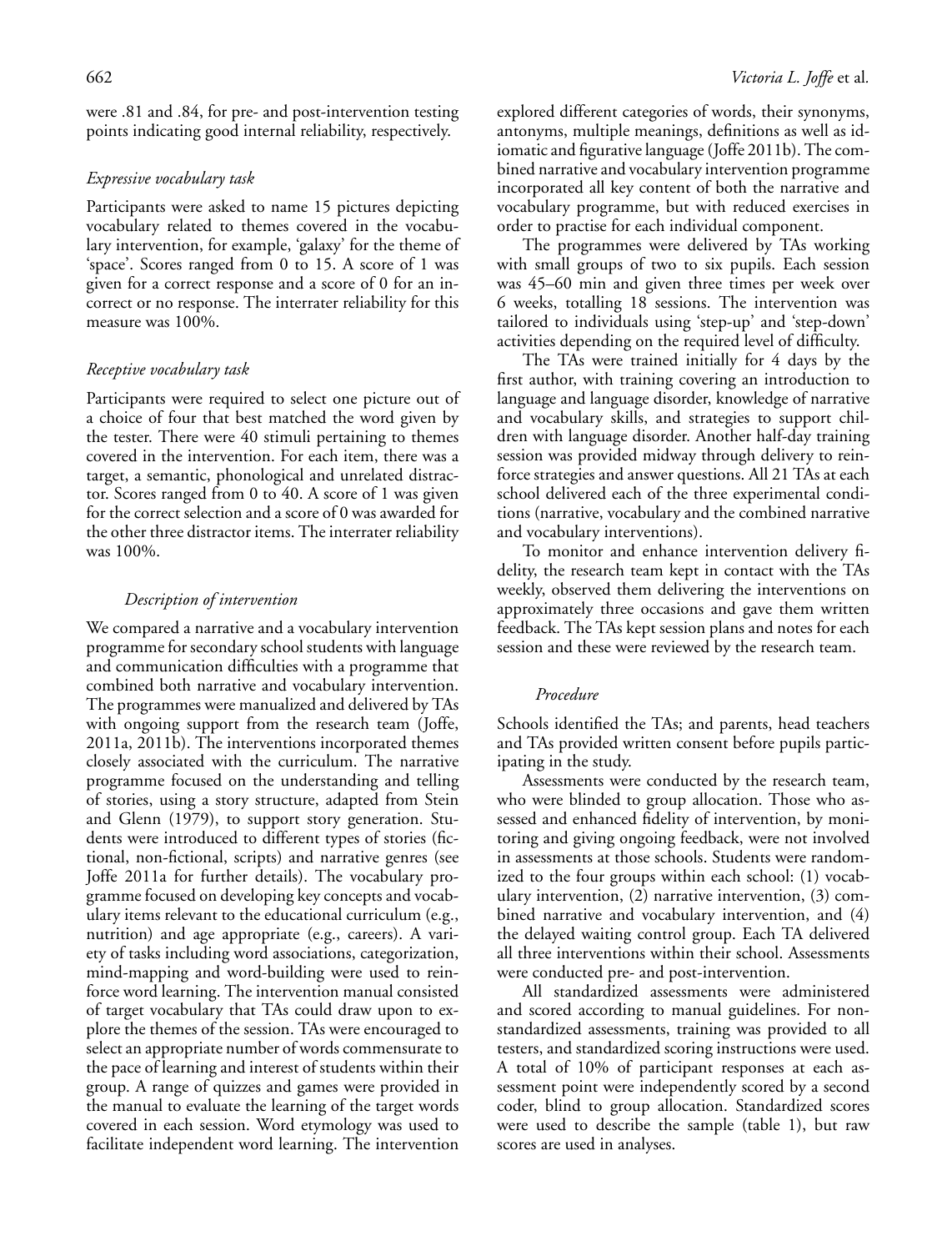

Figure 1. CONSORT diagram: randomized control trial of the language and communication intervention study. [Colour figure can be viewed at wileyonlinelibrary.com]

#### **Results**

Figure 1 shows the number of participants randomized to the four intervention conditions in each of the 21 schools. The rate of attrition from pre- to postintervention was 5% and Little's MCAR (Missing Completely at Random) test confirmed that missing data for all the language measures analyzed here could be considered to be missing completely at random ( $\chi^2$  = 185.79; d.f. = 177;  $p = .31$ ). A power analysis shows that with 85 children in the waiting control group and 89 children in each of the intervention groups, using analysis of covariance (ANCOVA), and assuming a pre-test–post-test correlation of .6, the current study has 80% power ( $p = .05$ ; two-tailed) to detect a difference between groups equivalent to Cohen's  $d = .34$  (a small effect).

Not all participants received the full 18 sessions of the intervention. TAs delivered 18 sessions, of which on average 15–16 sessions were attended by students in the different intervention groups. Participants in the narrative, vocabulary and combined narrative and vocabulary groups attended 15.7 (SD = 2.6), 15.2 (SD = 3.3) and 16.1 ( $SD = 2.2$ ) sessions respectively. There were no significant differences in dose received between the three groups  $(F(2,221) = 1.85, p = 0.160)$ .

Descriptive statistics at pre- and post-test for the narrative, vocabulary, combined narrative and vocabulary and waiting control groups for standardized measures are shown in table 2, and for intervention-specific measures in table 3.

Cohen's *d* was calculated as the raw difference in progress between groups divided by the pooled SD on the same measure at pre-test (Morris 2008). It is clear that the three intervention groups showed small improvements on most measures compared with the waiting controls. Values of *d* ranged from –0.26 to 1.08 for the different intervention groups compared with the waiting control group.

Comparisons were also made between the combined narrative and vocabulary group and the two single intervention (vocabulary or narrative alone) groups. Perhaps unsurprisingly, the combined narrative and vocabulary group performed significantly better than the narrativeonly group on three measures of vocabulary (receptive vocabulary, expressive vocabulary and vocabulary idioms), in addition the combined group was significantly better than the vocabulary group, but significantly worse than the narrative only group on the story generation task (though all effect sizes were relatively small, Cohen's  $d = -.26$  to .16).

All analyses were performed on an intention-to-treat basis. Analyses were conducted in Stata 15.1 (Stata Corp, College Station, TX, USA) and structural equation models (SEM) were estimated in Mplus 8.0 (Muthen´ and Muthén 1998–2017) with full information maximum likelihood estimators to allow for missing data and robust (Huber–White) standard errors to allow for the clustering of children within schools.

### *Effects of interventions on standardized measures of narrative and vocabulary skills*

The principal interest was to examine the extent to which the interventions produced improvements on two separable language factors: narrative and vocabulary skills. An initial confirmatory factor analysis on the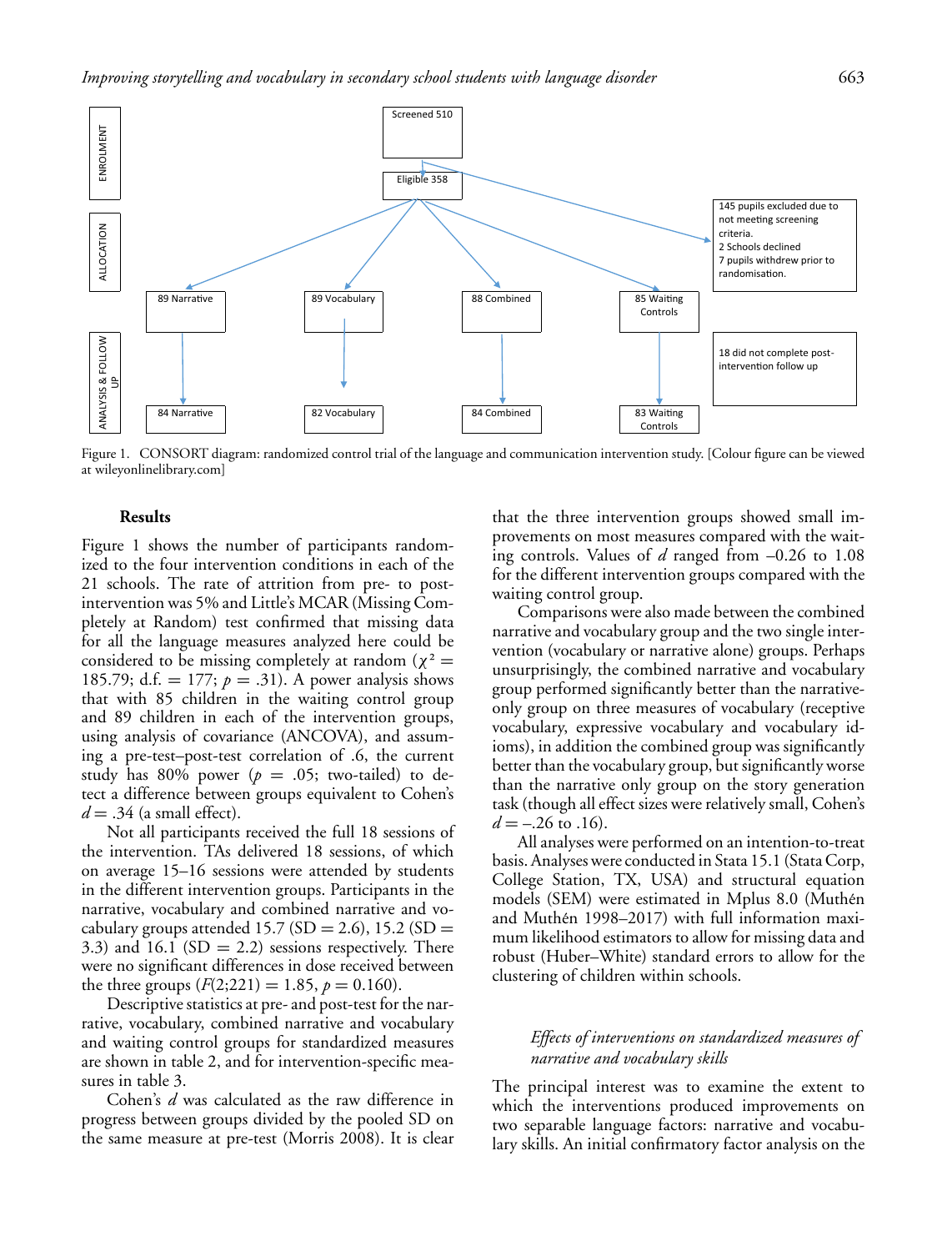|                                       |                        |                       |                       | Table 2. Descriptive statistics by intervention group (raw scores) for standardized assessments of narrative and vocabulary |               |                       |                        |               |                        |                        |               |
|---------------------------------------|------------------------|-----------------------|-----------------------|-----------------------------------------------------------------------------------------------------------------------------|---------------|-----------------------|------------------------|---------------|------------------------|------------------------|---------------|
|                                       | Control                |                       |                       | Vocabulary                                                                                                                  | d (compared   |                       | Narrative              | d (compared   |                        | Combined               | d (compared   |
|                                       | Pre                    | Post                  | $Pr$ e                | Post                                                                                                                        | with control) | Pre                   | Post                   | with control) | $Pr$ e                 | Post                   | with control) |
| Story Telling<br><b>ERRNI</b> Initial | $SD = 5.59$<br>25.19,  | $SD = 6.30$<br>24.99  | $SD = 5.47$<br>25.09  | $SD = 6.01$<br>26.44                                                                                                        | $0.26*$       | $SD = 4.35$<br>24.65  | $SD = 6.69$<br>26.75   | $0.40*$       | $SD = 5.69$<br>24.42   | $SD = 5.37$<br>26.17   | $0.34*$       |
| ERRNI Recall                          | $SD = 7.30$<br>22.60,  | $SD = 6.51$<br>21.75  | $SD = 8.34$<br>24.36  | $SD = 5.74$<br>23.70                                                                                                        | $0.03*$       | $SD = 5.38$<br>23.55  | $SD = 7.06$<br>23.11   | $0.06*$       | $SD = 6.36$<br>23.10   | $SD = 5.60$<br>23.48   | $0.19*$       |
| BPVS-2                                | $SD = 10.57$<br>97.80, | $SD = 9.87$<br>101.82 | $SD = 11.49$<br>99.80 | $SD = 11.66$<br>102.12                                                                                                      | $-0.16$       | $SD = 12.60$<br>99.82 | $SD = 12.06$<br>100.83 | $-0.27$       | $SD = 11.60$<br>100.10 | $SD = 10.85$<br>103.45 | $-0.06$       |
| Expressive<br>TOWK-                   | $SD = 3.05$<br>17.82   | $SD = 2.96$<br>17.95  | $SD = 2.85$<br>17.87  | $SD = 3.10$<br>18.57                                                                                                        | 0.19          | $SD = 2.90$<br>17.69  | $SD = 2.86$<br>18.06   | 0.08          | $SD = 3.28$<br>18.66   | $SD = 3.37$<br>19.10   | 0.10          |
| Vocabulary<br>Receptive<br>TOWK—      | $SD = 4.80$<br>25.46   | $SD = 5.18$<br>27.13  | $SD = 4.35$<br>26.42  | $SD = 5.77$<br>27.32                                                                                                        | $-0.15$       | $SD = 5.62$<br>26.16  | $SD = 4.82$<br>27.40   | $-0.08$       | $SD = 5.42$<br>26.38   | $SD = 4.72$<br>27.27   | $-0.15$       |
| Vocabulary<br>Multiple<br>TOWK—       | $SD = 4.85$<br>8.89    | $SD = 4.78$<br>10.14  | $SD = 4.85$<br>9.51   | $SD = 5.10$<br>11.64                                                                                                        | 0.18          | $SD = 4.41$<br>8.56   | $SD = 4.43$<br>9.79    | $-0.00$       | $SD = 5.18$<br>9.72    | $SD = 4.66$<br>10.98   | 0.00          |
| Figurative<br>Contexts<br>TOWK-       | $SD = 47.48$<br>17.95  | $SD = 7.18$<br>21.10  | $SD = 6.72$<br>20.30  | $SD = 7.40$<br>23.14                                                                                                        | $-0.04$       | $SD = 7.90$<br>18.46  | $SD = 8.30$<br>20.61   | $-0.13$       | $SD = 7.57$<br>20.74   | $SD = 7.39$<br>22.74   | $-0.16$       |
| Usage                                 | $\frac{1}{2}$          |                       | $\frac{1}{2}$         | $TNT - 1T - 1$                                                                                                              |               |                       |                        |               |                        |                        |               |

| .<br>.<br>.       |
|-------------------|
|                   |
|                   |
|                   |
| Ì                 |
|                   |
|                   |
|                   |
|                   |
|                   |
|                   |
|                   |
|                   |
| í                 |
|                   |
|                   |
|                   |
|                   |
|                   |
|                   |
|                   |
| -----             |
|                   |
|                   |
|                   |
|                   |
|                   |
|                   |
|                   |
|                   |
|                   |
|                   |
|                   |
| i<br>İ            |
| Ì                 |
| A AMATH<br>Ĵ<br>I |
| F                 |
|                   |

Notes: BPVS-2 = British Picture Vocabulary Scale, 2nd edn; TOWK = Test of Word Knowledge. is calculated as the raw difference in progress between groups divided by the pooled standard deviation on the same measure at pre-test (Morris 2008).

*d*∗*p* < 0.05.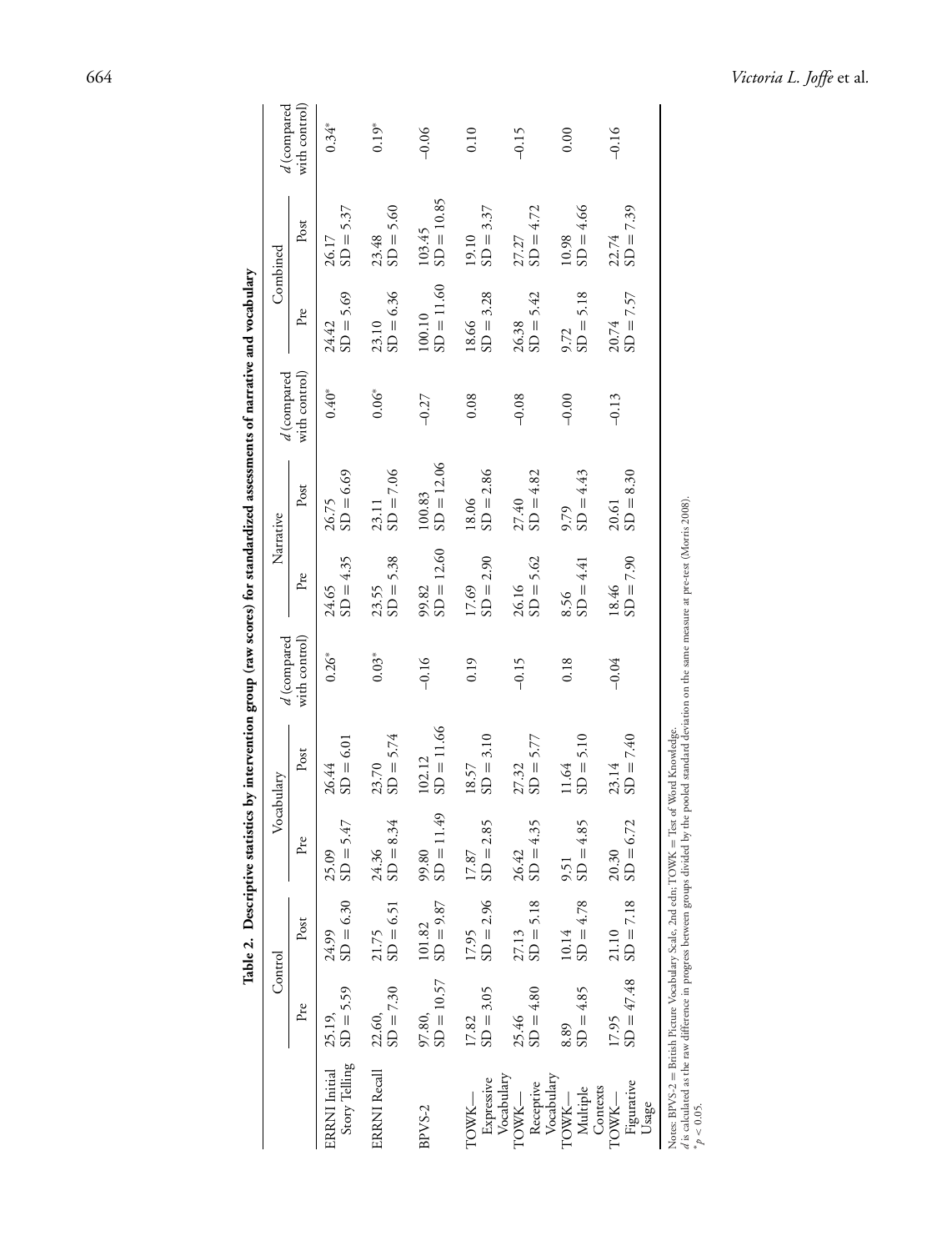|                                                                        |                                              | Control              |                       | $\overline{\phantom{a}}$<br>Vocabulary                                                                                                                                     | d (compared   |                            | Narrative             |                       | d (compared       |                            |                       | Combined                 | d (compared   |                            |
|------------------------------------------------------------------------|----------------------------------------------|----------------------|-----------------------|----------------------------------------------------------------------------------------------------------------------------------------------------------------------------|---------------|----------------------------|-----------------------|-----------------------|-------------------|----------------------------|-----------------------|--------------------------|---------------|----------------------------|
|                                                                        | Pre                                          | Post                 | Pre                   | Post                                                                                                                                                                       | with control) | Z, p                       | Pre                   | Post                  | with control)     | $Z$ , $p$                  | Pre                   | Post                     | with control) | Z, p                       |
| generation<br>Story                                                    | $SD = 3.33$<br>16.52                         | $SD = 3.18$<br>16.01 | $SD = 2.92$<br>15.28  | $SD = 2.81$<br>16.15                                                                                                                                                       | $0.22^{a}$    | $z = 1.43$ ,<br>$p = .154$ | $SD = 2.66$<br>15.29  | $SD = 4.26$<br>18.44  | $0.95^{\circ}$    | $z = 5.87$ ,<br>$p < .001$ | $SD = 3.43$<br>15.82  | $SD = 3.94$<br>17.47     | $0.54^{b}$    | $z = 3.79$<br>$p < .001$   |
| checklist<br>Narrative<br>task                                         | $SD = 10.17$<br>39.68                        | $SD = 9.72$<br>41.97 | $SD = 11.04$<br>39.60 | $SD = 10.03$<br>44.18                                                                                                                                                      | $0.23^{a}$    | $p = .737$<br>$z = 0.34,$  | $SD = 11.02$<br>39.95 | $SD = 11.62$<br>47.68 | 1.50 <sup>c</sup> | $z = 2.15$ ,<br>$p = .031$ | $SD = 10.11$<br>39.57 | $SD = 12.75$<br>46.35    | $0.44^{a}$    | $z = 0.60$<br>$p = .549$   |
| definitions<br>Vocabulary                                              | $SD = 3.34$<br>6.45                          | $SD = 3.64$<br>7.52  | $SD = 3.68$<br>6.99   | $SD = 5.03$<br>5.03                                                                                                                                                        | $0.37^{a}$    | $p = .003$<br>$z = 2.99$   | $SD = 3.22$<br>6.36   | $SD = 3.50$<br>8.18   | $0.24^{a}$        | $z = 1.85$<br>$p = .064$   | $SD = 3.59$<br>6.61   | $SD = 3.65$<br>9.18      | $0.46^{a}$    | $z = 3.71,$<br>$p < .001$  |
| Vocabulary<br>idiom                                                    | $SD = 2.39$<br>3.89                          | $SD = 2.56$<br>4.57  | $SD = 2.38$<br>4.09   | $SD = 3.13$<br>3.13                                                                                                                                                        | $0.61^{b}$    | $z = 3.47$ ,<br>$p = .001$ | $SD = 2.25$<br>4.03   | $SD = 2.61$<br>4.94   | $0.09^{a}$        | $z = 0.61,$<br>$p = .539$  | $SD = 2.46$<br>4.56   | $SD = 3.07$<br>5.94      | $0.36^{a}$    | $z = 2.64,$<br>$p < .008$  |
| vocabulary<br>awareness<br>Expressive                                  | $SD = 1.96$<br>6.51                          | $SD = 2.06$<br>6.78  | $SD = 2.02$<br>6.55   | $SD = 2.26$<br>2.26                                                                                                                                                        | $0.27^{a}$    | $z = 2.45$ ,<br>$p = .014$ | $SD = 1.72$<br>6.52   | $SD = 1.79$<br>6.94   | $0.09^{a}$        | $z = 0.73$<br>$p = .463$   | $SD = 2.00$<br>6.69   | 2.11<br>$SD = 1$<br>7.62 | $0.34^{a}$    | $z = 3.09,$<br>$p < .002$  |
| vocabulary<br>Receptive<br>task<br>task                                | $SD = 4.10$<br>29.42                         | $SD = 4.29$<br>30.72 | $SD = 4.55$<br>29.67  | $SD = 4.31$<br>31.90                                                                                                                                                       | $0.27^{a}$    | $z = 2.59$ ,<br>$p = .010$ | $SD = 5.53$<br>29.03  | $SD = 4.25$<br>30.70  | $0.07^{a}$        | $z = 0.74$<br>$p = .460$   | $SD = 4.43$<br>29.66  | $SD = 3.71$<br>32.27     | $0.34^{a}$    | $z = 3.26$ ,<br>$p = .001$ |
| $^{a}d = 0.2$ is a small effect;<br>$^{\rm c}d=0.8$ is a large effect. | $\mathbb{I}_d = 0.5$ is a medium effect; and |                      |                       | Notes: <i>d</i> is calculated as the raw difference in progress between groups divided by the pooled standard deviation (SD) on the same measure at pre-test (Morris 2008) |               |                            |                       |                       |                   |                            |                       |                          |               |                            |

Table 3. Descriptive statistics by intervention group (raw scores) for intervention-specific measures of narrative and vocabulary

Table 3. Descriptive statistics by intervention group (raw scores) for intervention-specific measures of narrative and vocabulary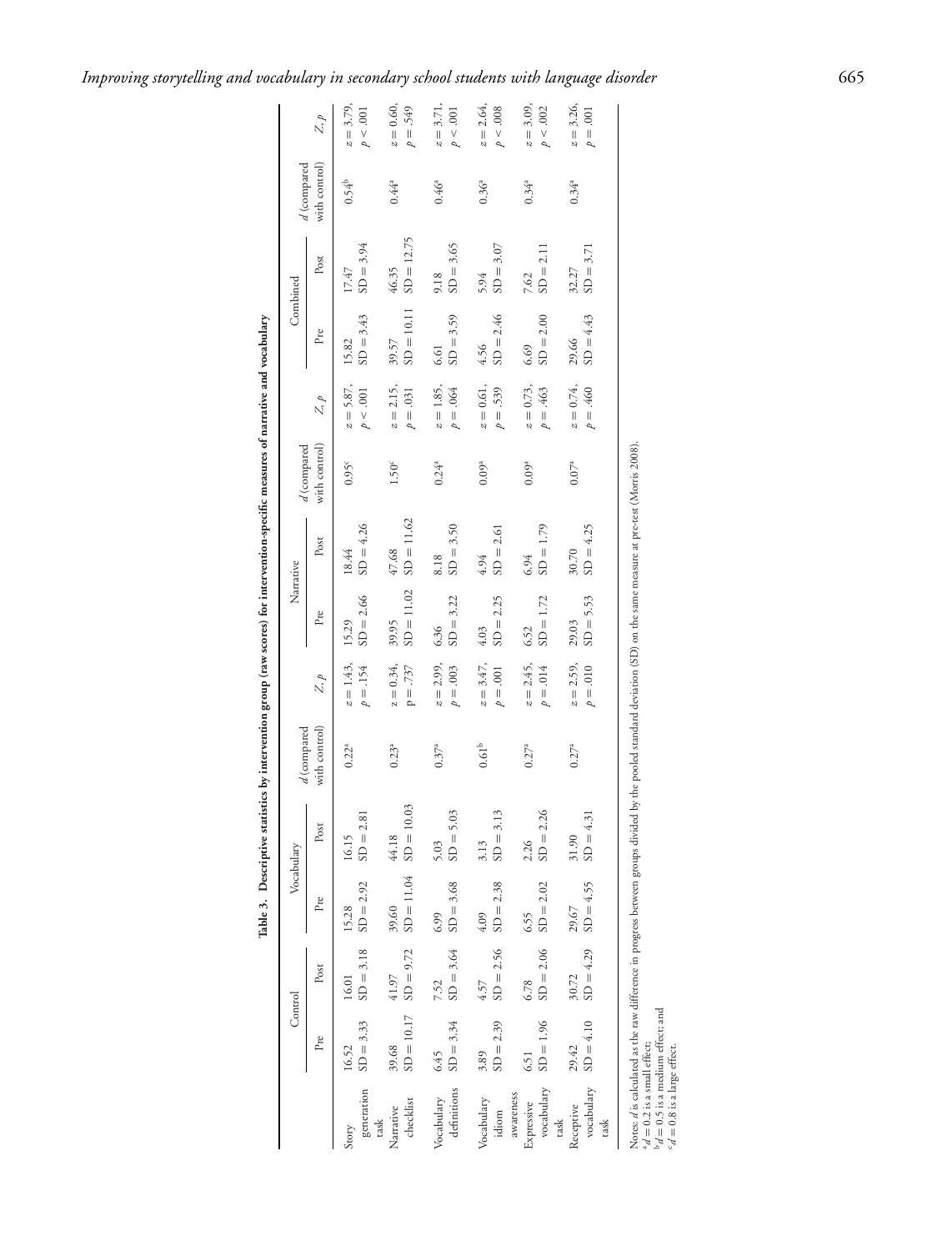pre-test data showed that a two-factor model with separable factors for narrative and vocabulary gave an excellent fit to the data ( $\chi^2$  (13) = 16.779,  $p = .21$ ; root mean square error of approximation  $(RMSEA)$  = .028 [90% CI = 0.000–0.063; Comparative Fit Index  $(CFI) = .995$ ; Tueker-Lewis Index (TFI) = .992). In this model the narrative and vocabulary factors showed only a moderate correlation  $(r = .40)$ , supporting the decision to treat these as separable aspects of language ability.

To assess the effects of the interventions on narrative ability we constructed the model shown in figure 2. In this model there is a narrative factor defined by the same two measures (ERRNI initial storytelling and ER-RNI recall) at pre- and post-test. This narrative factor captures the common variance shared by these two narrative measures. The model provides an excellent fit to the data  $(\chi^2 (13) = 15.594, p = .27; RMSEA = .024)$ [90% CI =  $0.000-0.060$ ]; CFI = .995; TFI = .994). In this model the narrative latent variable shows weak factorial invariance across time (the unstandardized factor loadings were constrained to be equal). The narrative factor shows moderate longitudinal stability  $(r =$ .492). In this model the three unstandardized regression weights from each of the dummy codes (narrative versus control; vocabulary versus control; and combined versus control) were fixed to be equal. These constraints provide a direct test of whether the intervention effects differ in size from each other. Imposing these constraints resulted in a negligible change in model fit ( $\chi^2$  (2) = 0.023,  $p = .988$ ) confirming that the size of the intervention effect did not differ between the three conditions. The most critical result from this analysis is that all three intervention groups show a significantly greater increase in their scores on the narrative post-test factor (controlling for pre-test scores) than the waiting control group  $(d = .296 [95\% \text{ CI} = 0.123 - 0.469]).$ 

To assess the effects of the interventions on vocabulary knowledge we used the model shown in figure 3. In this model a vocabulary factor is defined by the same five standardized measures of vocabulary knowledge (the BPVS-2, and the four subscales of the TOWK; receptive and expressive vocabulary, comprehension of words in multiple contexts, and figurative language use) at pre- and post-test. This vocabulary factor captures the common variance shared by the five vocabulary measures. The model provides a good fit to the data  $(\chi^2 (60) = 93.895, p = .27; RMSEA = .040 [90\%$  $CI = 0.023-0.055$ ; CFI = .982; TFI = .978). In this model the vocabulary latent variable shows weak factorial invariance across time (the unstandardized factor loadings were constrained to be equal) and high longitudinal stability  $(r = .938)$ .

The most critical result from this analysis is that none of the intervention groups shows a significantly greater increase in its scores on the vocabulary post-test factor (controlling for pre-test scores) than the waiting control group, with all effect sizes being negligible (vocabulary group  $d = .007$  [95% CI =  $-.235$  to .248]; narrative group  $d = -.128$  [95% CI = -0.312 to 0.056]; combined narrative and vocabulary group  $d = -.038$  [95%]  $CI = -0.213$  to 0.136]).

### *Effects of interventions on directly taught narrative and vocabulary skills*

We also wanted to assess the effects of the interventions on measures of directly taught skills, including the narrative checklist and story generation task, as well as the vocabulary definitions, idiom awareness, expressive and receptive vocabulary.

We assessed differential effects of the three interventions on each of these measures in a series of mixed effects regression models (ANCOVA models) with posttest scores as the outcome measure, the corresponding pre-test score as a covariate, and group represented by three dummy codes contrasting each intervention group (vocabulary, narrative, combined narrative and vocabulary) with the waiting controls. In each model we used varying intercepts but fixed slopes across schools, since in no case did using varying slopes yield a significant improvement in the fit of the model.

For the narrative checklist, the narrative group showed significant improvements compared with the waiting control group (marginal mean group difference = 15.83 [95% CI = 1.43-30.23];  $z = 2.15$ ,  $p = .031, d = 1.50$  but neither the vocabulary group (marginal mean group difference  $= 2.50$  [95% CI  $=$  $-12.08$  to 17.08];  $z = 0.34$ ,  $p = .737$ ,  $d = .23$ ) nor the combined narrative and vocabulary group (marginal mean group difference =  $4.40$  [95% CI = -9.99 to 18.80];  $z = 0.60$ ,  $p = .549$ ,  $d = .43$ ) showed significant improvements.

For the story generation task, the narrative (marginal mean group difference =  $2.92$  [95% CI = 1.95–3.90];  $z = 5.87, p < .001, d = .95$  and combined narrative and vocabulary groups (1.85 [95% CI  $=$  -0.89 to 2.81];  $z = 3.79$ ,  $p < .001$ ,  $d = .54$ ) both showed significant improvements compared with the waiting control group, whereas the vocabulary group did not (marginal mean group difference = .71 [95% CI =  $0.27-1.68$ ];  $z = 1.43, p = .154, d = .22$ .

Finally, for the four vocabulary measures (vocabulary definitions, idiom awareness and expressive and receptive vocabulary), the two groups that had received vocabulary intervention showed significant gains from intervention compared with the waiting control group whereas the narrative group did not. For the vocabulary group there were significant gains on vocabulary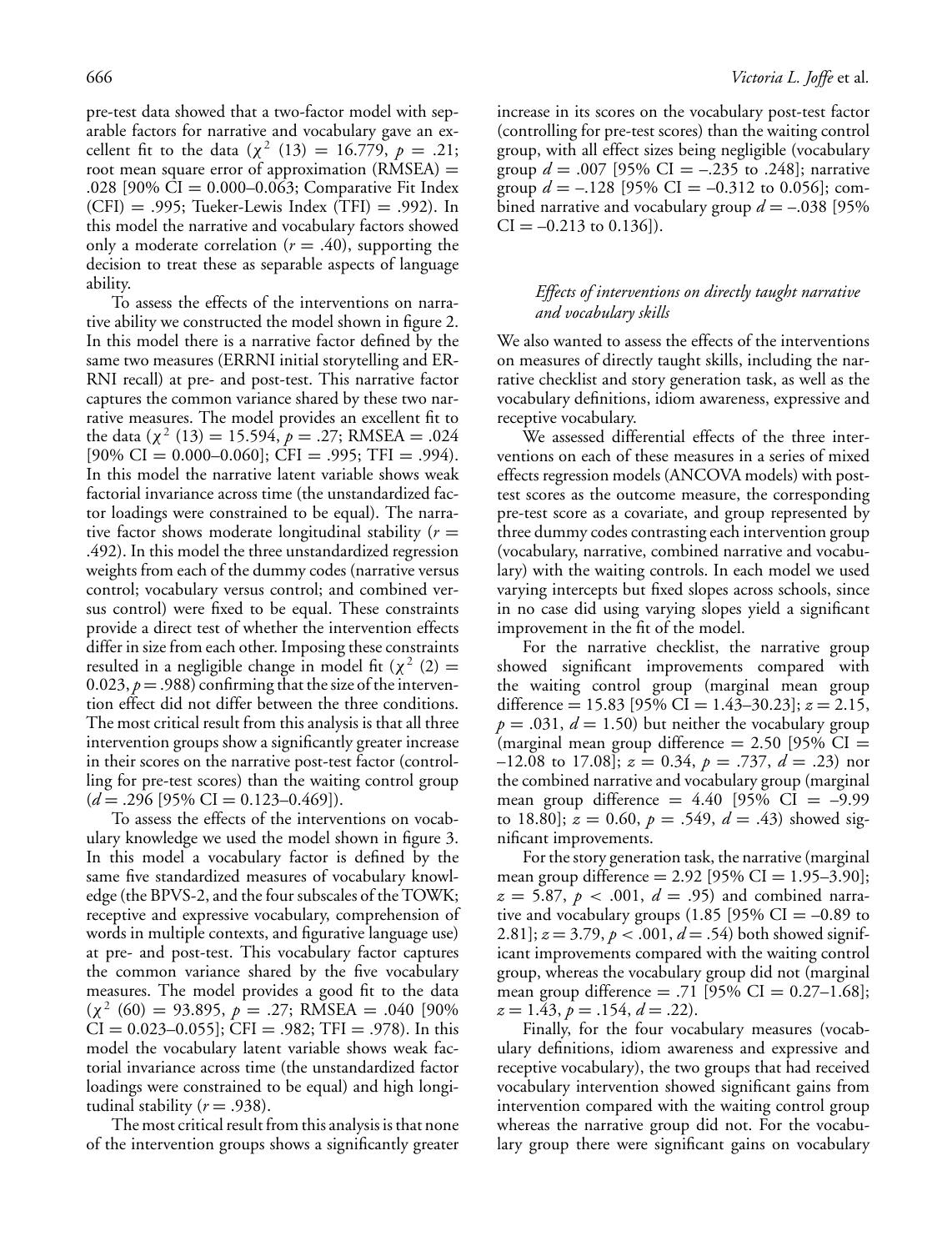

Figure 2. Effects of the interventions on narrative ability. Expression reception and recall of narrative instrument. The model shows the effects of the interventions on narrative skills at post-test. Standardized coefficients are shown (except for dummy variables where *y*-standardized values are shown). The *y*-standardized dummy variable coefficients are equivalent to Cohen's *d*.

definitions (marginal mean group difference = 1.30  $[95\% \text{ CI} = 0.45 - 2.15]; z = 2.99, p = .003, d = .37),$  idiom awareness (marginal mean group difference  $= 1.14$ [95% CI = 0.50–1.79]; *z* = 3.47, *p* = .001, *d* = .61) expressive vocabulary (marginal mean group difference = .53 [95% CI = 0.11–0.96]; *z* = 2.45, *p* = .014, *d* = .27) and receptive vocabulary (marginal mean group difference = 1.16 [95% CI = 0.28–2.04];  $z = 2.59$ ,  $p = .010$ ,  $d = .27$ ). There were also significant improvement in the combined narrative and vocabulary group on these measures (vocabulary definitions, marginal mean group difference =  $1.60$  [95% CI =  $0.76-2.45$ ];  $z = 3.71$ ,  $p < .001$ ,  $d = .46$ ; idiom awareness marginal mean group difference = .87 [95% CI = 0.23–1.52]; *z* = 2.64,  $p < .008$ ,  $d = .36$ ; expressive vocabulary marginal mean group difference = .67 [95% CI =  $0.24-1.09$ ];  $z = 3.09$ ,  $p < .002$ ,  $d = .34$  and receptive vocabulary marginal mean group difference  $= 1.45$  [95% CI  $=$ 0.58–2.32];  $z = 3.26$ ,  $p = .001$ ,  $d = .34$ ). In contrast the narrative only group did not show any significant improvement in comparison to the waiting control group on these four measures (vocabulary definitions marginal mean group difference = .80 [95% CI =  $-0.05$  to 1.65];  $z = 1.85$ ,  $p = .064$ ,  $d = .24$ ) idiom awareness (marginal mean group difference  $= .20$  [95% CI  $= -0.44$  to 0.84];  $z = 0.61$ ,  $p = .539$ ,  $d = .09$ ) expressive vocabulary (marginal mean group difference  $= .16$  [95% CI  $=$  $-0.26$  to 0.58];  $z = 0.73$ ,  $p = .463$ ,  $d = .09$ ) and receptive vocabulary (marginal mean group difference = .33 [95% CI =  $-0.54$  to 1.20];  $z = 0.74$ ,  $p = .460$ ,  $d = .07$ ).

### **Discussion**

This paper has presented the results of an RCT evaluating the efficacy of three different forms of language intervention for students in secondary school (Year 7) with language difficulties. The interventions were delivered by TAs over 6 weeks and we compared a narrative, vocabulary and combined narrative and vocabulary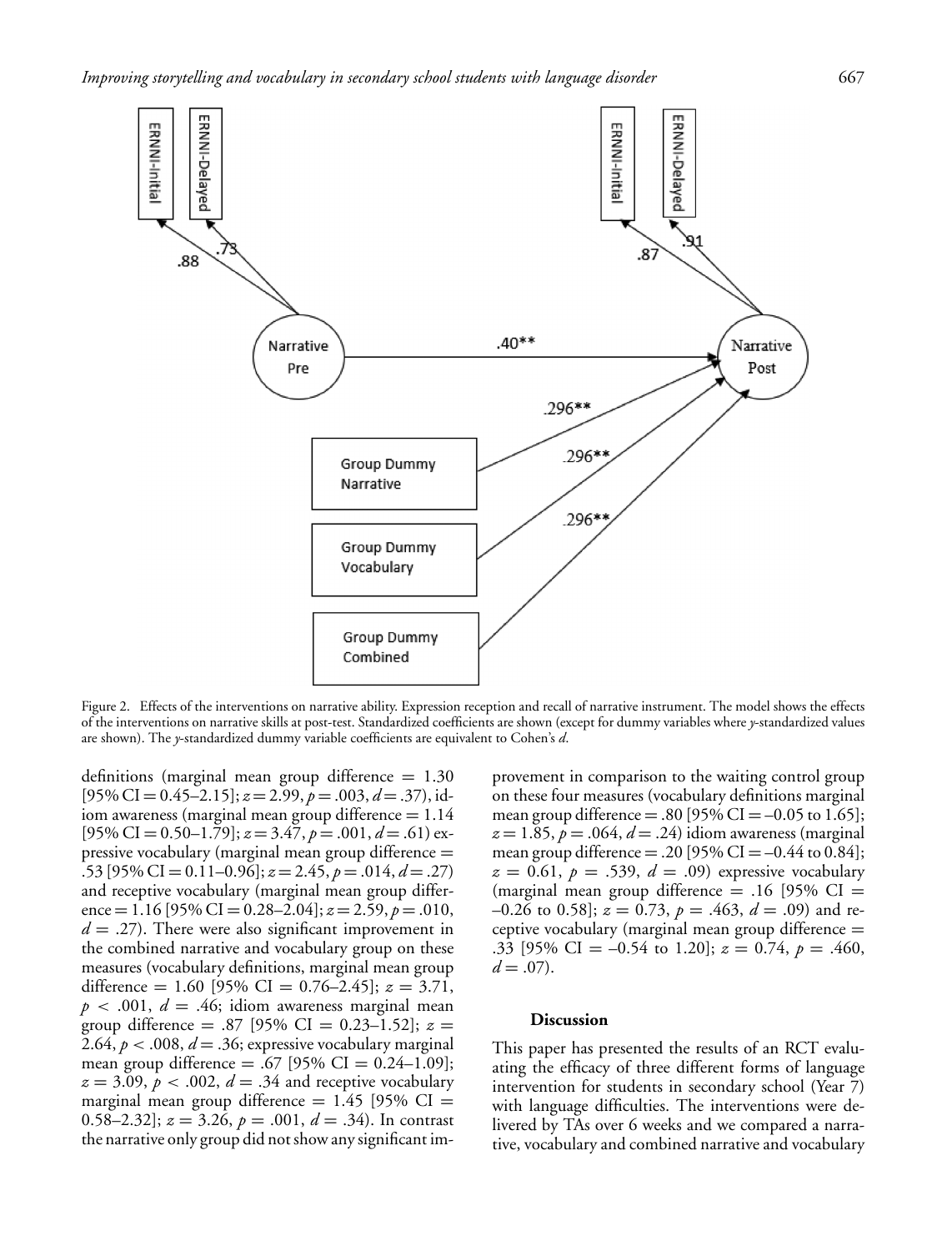

Figure 3. Effects of the interventions on vocabulary ability. BPVS = British Picture Vocabulary Scale, 2nd edn (BPVS-2); TOWKEV = Test of Word Knowledge Expressive Vocabulary; TOWKRV = Test of Word Knowledge Receptive Vocabulary; TOWKMC = Test of Word Knowledge Multiple Contexts; TOWKFU = Test of Word Knowledge Figurative Usage. The model shows the effects of the interventions on vocabulary skills at post-test. Standardized coefficients shown (except for dummy variables where *y*-standardized values are shown). The *y*-standardized dummy variable coefficients are equivalent to Cohen's *d*.

intervention with an untreated (waiting control) control group. The results are clear in showing reliable improvements in all three intervention groups on a latent narrative skills factor (defined by measures from the ER-RNI) with moderate effect sizes. In contrast there were no effects of the interventions on a latent vocabulary factor reflecting standardized measures of vocabulary knowledge.

The positive effects of all three interventions on narrative skills are encouraging especially in light of the fact that the intervention was of short duration (three small group sessions each week over 6 weeks). The positive effects of the interventions here align with results from studies with much younger children (e.g., Davies *et al.* 2004, Fricke *et al.* 2013) and with findings from smaller

scale studies with adolescents (e.g., Gillam *et al.* 1995, Joffe 2006, Stringer 2006). Although the three interventions differed in their emphasis, all three programmes involved getting students to produce language in a structured and supportive environment with feedback. It can be argued that the changes in narrative skills observed here may reflect 'generative' language skills; applying common strategies that generalize to different language contexts.

In contrast to the results for narrative, none of the interventions here produced reliable improvements on standardized measures of vocabulary knowledge. The absence of improvements in vocabulary knowledge is not surprising given the short duration of the intervention. Vocabulary knowledge is to a large extent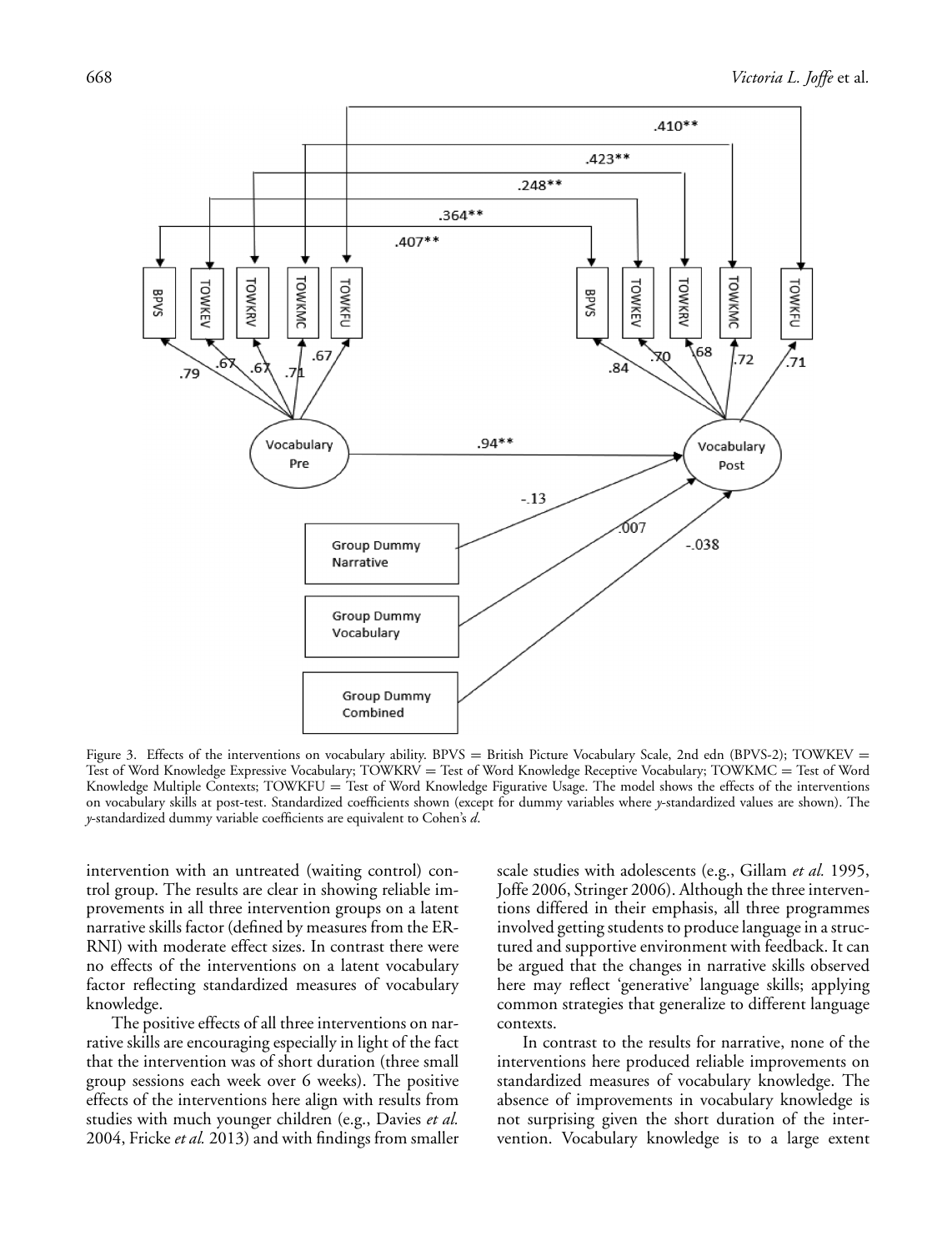item specific, so finding generalized improvements on standardized tests is going to be difficult, as is reflected by the mixed results reported in other studies with the same age group (e.g., Starling *et al.* 2012, Murphy *et al.* 2017). Although one study with younger children (e.g., Clarke *et al.* 2010) did report effects of language intervention on standardized measures of untaught vocabulary, this study was of much longer duration  $(3 \times 30)$ -min sessions for 20 weeks). Speculatively, it seems likely that such effects reflect quite general changes in children's metacognitive strategies and more active engagement in language learning which will take significant amounts of time to take effect.

For measures of directly taught skills we did find differential effects between the narrative and vocabulary interventions, with the narrative intervention group and combined narrative and vocabulary intervention group performing significantly better than the waiting control group on the narrative checklist and both the narrative and combined narrative and vocabulary intervention group performing better on the story generation task. Hence, there were some improvements noted in both implicit story telling skills (story generation task) and explicit narrative knowledge (narrative checklist) as a result of the intervention. This was not the case with the vocabulary intervention group. Similarly, the vocabulary intervention group and the combined narrative and vocabulary intervention group performed significantly better than the waiting control group on all the intervention-specific vocabulary measures including receptive and expressive vocabulary, vocabulary definitions and idiom awareness. This pattern was again, not evident with the narrative intervention group. The combined narrative and vocabulary intervention group, receiving both narrative and vocabulary intervention, within the same time period, made significant improvements on one narrative measure (story generation) and on all vocabulary tasks compared with the waiting control group. Interestingly, the combined narrative and vocabulary group show progress in both types of outcome, despite having less focused time on each component, suggesting the possibility of an enhanced cumulative effect when combining narrative and vocabulary elements.

Whilst significant intervention effects were obtained from intervention-specific measures for both narrative and vocabulary skills, this was not replicated with standardized assessments. This is consistent with Marulis and Neumann's (2010) assertion that standardized tests are not always sensitive enough to detect changes during a time-limited period of intervention. They advise the combined use of standardized and non-standardized measures to monitor change, as was adopted in this study.

One important distinction from previous research (e.g., Lowe and Joffe 2017, Spencer *et al.* 2017b, Wright *et al.* 2018), which focuses on targeting the stimuli (e.g., specific idioms or word definitions), is that this study noted improvements across a range of stimuli that were not necessarily targeted in the intervention. This suggests that some generalized learning may have taken place beyond the specific stimuli targeted in the interventions.

### *Strengths and limitations*

This RCT provides robust evidence for a causal effect on narrative skills from three related language interventions delivered over a relatively short time period in secondary school settings. The size of the effects here were modest, but that is not surprising given the short duration of the intervention. The vocabulary outcomes were more mixed, with positive findings only evident for the intervention-specific measures. Our findings have clear educational implications in showing that targeted language intervention work can be effective for secondary school students. The interventions are educationally realistic and make use of existing school resources (TAs). This type of service delivery model has important pedagogic benefits in that it provides targeted intervention in the school setting, enhances the knowledge and skills of TAs working with adolescents with language difficulties, and has potential economic and resource advantages.

The response rate from the schools was good and the attrition was low. The study design, with each TA giving all three interventions, effectively controlled for any potential differences in quality between TAs (e.g., individual differences in ability, experience etc.). However, because the TAs delivered all the interventions, it may have sometimes been difficult to compartmentalize and keep the narrative and vocabulary interventions separate. Another limitation of the current study was the limited duration of the intervention. Future studies are needed that adopt the approach used here but implement it over much longer periods (e.g., over a whole school year). The students targeted here have, by definition, shown poor rates of language development across an extended period of development, and it is likely that they will need intervention over an extended period of time to ameliorate their language weaknesses.

#### **Summary and conclusions**

Adolescents with weak language skills made significantly greater improvements on standardized measures of narrative, but not vocabulary skills compared with controls. Intervention-specific measures, albeit less reliable, showed differential intervention effects for both narrative and vocabulary. The results show that educationally realistic language interventions can be delivered in secondary schools at relatively low cost. Future studies are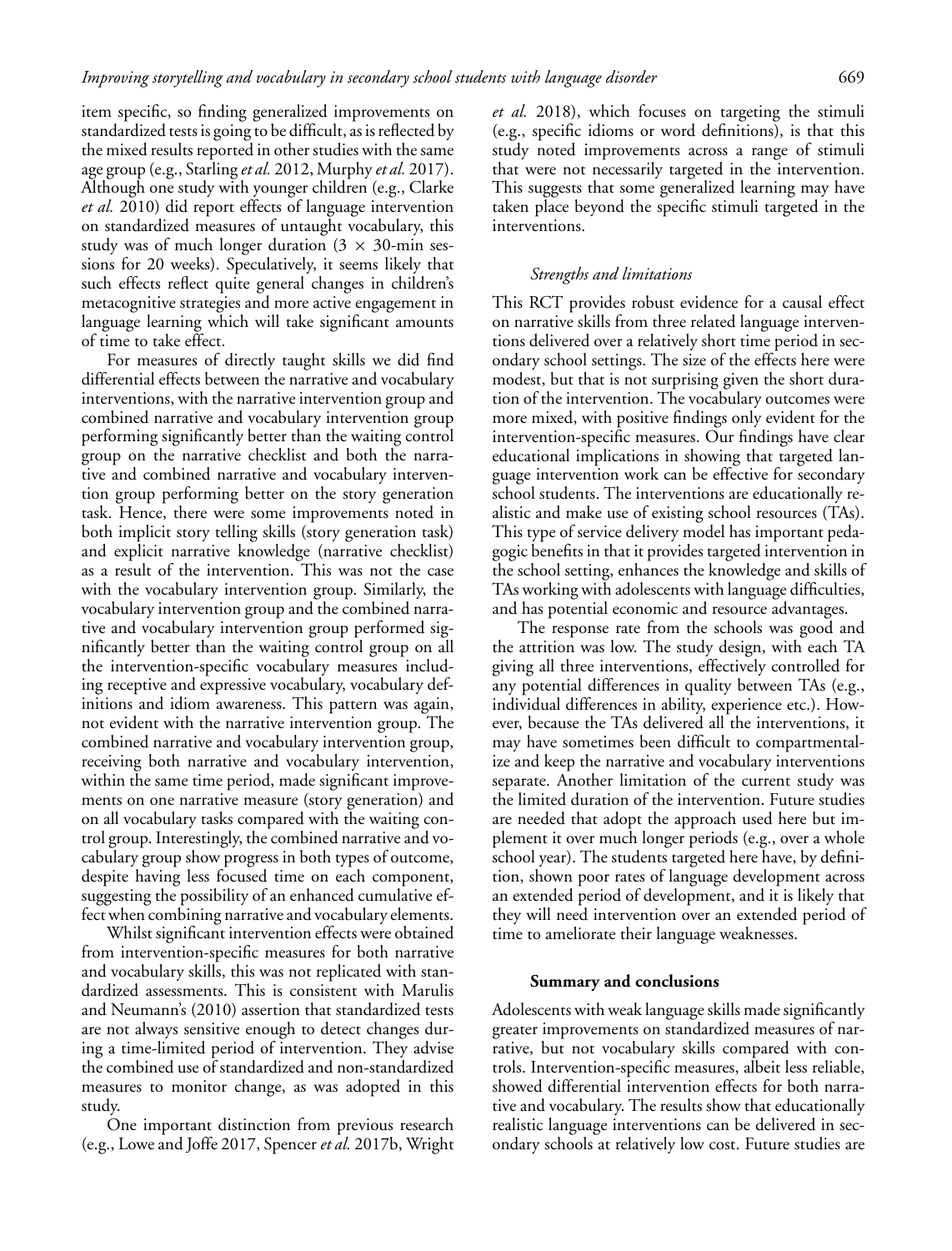required to explore the efficacy of much longer duration language interventions for the population studied here. Such interventions have the potential to deliver important educational benefits in a cost effective way.

#### **Acknowledgements**

The data in this study are from a research programme that was supported by a grant to the first author from The Nuffield Foundation, United Kingdom (Grant EDU/3220). The authors thank the schools, parents, teachers, teaching assistants, and students who participated in the project. Thanks also to the research assistants: Emma Dean, Francesca Parker, Eleni Kotta, Elena Revelas, and Clare Forder. *Declaration of interest:* The two intervention programmes cited in this paper are available as publications, authored by Victoria Joffe, from Speechmark Publications. The authors alone are responsible for the content and writing of the paper.

### **References**

- ALBORZ, A., PEARSON, D., FARRELL, P. and HOWES, A., 2009, *The Impact of Adult Support Staff on Pupils and Mainstream Schools. A Systematic Review of Evidence*. Research Brief No. DCSF-EPPI-09-01. London: Department for Children, Schools and Families (DCSF) (available at: [https://www.gov.uk/government/organisations/department](https://www.gov.uk/government/organisations/department-for-education/about/research))[for-education/about/research\)](https://www.gov.uk/government/organisations/department-for-education/about/research)) (accessed on 18 April 2018).
- ARMSTRONG, F., 2008, Inclusive education: the key role of teaching assistants. In G. Richard and F. Armstrong (eds), *Key Issues for Teaching Assistants. Working in Diverse and Inclusive Classrooms* (London: Routledge), pp. 1–12.
- BERCOW, J., 2008, *The Bercow Report: A Review of Services for Children and Young People (0–19) with Speech, Language and Communication Needs* (Nottingham: Department for Children, Schools and Families (DCSF) (available at: [http://](http://dera.ioe.ac.uk/8405/7/7771-dcsf-bercow_Redacted.pdf) [dera.ioe.ac.uk/8405/7/7771-dcsf-bercow\\_Redacted.pdf\)](http://dera.ioe.ac.uk/8405/7/7771-dcsf-bercow_Redacted.pdf) (accessed on 16 April 2018).
- BERCOW, J., 2018, *Bercow: Ten Years On* (available at: [http://www.](http://www.bercow10yearson.com/)) [bercow10yearson.com/\)](http://www.bercow10yearson.com/)) (accessed on 23 March 2018).
- BISHOP, D. V., 2004, *Expression, Reception and Recall of Narrative Instrument: ERRNI* (London: Harcourt Assessment).
- BLAKEMORE, S. J., 2008, The social brain in adolescence. *Nature Review of Neuroscience*, **9**, 267–277. [https://doi.org/](https://doi.org/10.1038/nrn2353) [10.1038/nrn2353](https://doi.org/10.1038/nrn2353)
- BLAKEMORE, S. J. and CHOUDHURY, S., 2006, Development of the adolescent brain: implications for executive function and social cognition. *Journal of Child Psychology and Psychiatry*, **47**, 296–312. [https://doi.org/10.1111/](https://doi.org/10.1111/j.1469-7610.2006.01611.x) [j.1469-7610.2006.01611.x](https://doi.org/10.1111/j.1469-7610.2006.01611.x)
- BURGOYNE, K., DUFF, F. J., CLARKE, P. J., BUCKLEY, S., SNOWL-ING, M. J. and HULME, C., 2012, Efficacy of a reading and language intervention for children with Down syndrome: a randomized controlled trial. *Journal of Child Psychology and Psychiatry, and Allied Disciplines*, **53**(**10**), 1044–1053. <https://doi.org/10.1111/j.1469-7610.2012.02557>
- CIRRIN, F. M. and GILLAM, R. B., 2008, Language intervention practices for school-age children with spoken language disorders: a systematic review. *Language, Speech, and Hearing Services in Schools*, **39**, S110–S137. [https://doi.org/10.1044/0161-1461\(2008/012](https://doi.org/10.1044/0161-1461(2008/012)
- CLARKE, P. J., PAUL, S.-A. S., SMITH, G., SNOWLING, M. J. and HULME, C., 2017, Reading intervention for poor readers at the transition to secondary school. *Scientific Stud-*

*ies of Reading*, **21**(**5**), 408–427. [https://doi.org/10.1080/](https://doi.org/10.1080/10888438.2017.1318393) [10888438.2017.1318393](https://doi.org/10.1080/10888438.2017.1318393)

- CLARKE, P. J., SNOWLING, M. J., TRUELOVE, E. and HULME, H., 2010, Ameliorating children's reading-comprehension difficulties. *Psychological Science*, **21**(**8**), 1106–1116. <https://doi/10.1177/0956797610375449>
- CONTI-RAMSDEN, G. and BOTTING, N., 2008, Emotional health in adolescents with and without a history of specific language impairment (SLI). *Journal of Child Psychology and Psychiatry*, **49**, 516–525. [https://doi.org/10.1111/](https://doi.org/10.1111/j.1469-7610.2007.01858.x) [j.1469-7610.2007.01858.x](https://doi.org/10.1111/j.1469-7610.2007.01858.x)
- CONTI-RAMSDEN, G., MOK, P. L. H., PICKLES, A. and DURKIN, K., 2013, Adolescents with a history of specific language impairment (SLI): strengths and difficulties in social, emotional and behavioral functioning. *Research in Developmental Disabilities*, **34**, 4161–4169. [https://doi.org/10.1016/j.ridd.2013.](https://doi.org/10.1016/j.ridd.2013.08.043) [08.043](https://doi.org/10.1016/j.ridd.2013.08.043)
- CROLL, P., 1995, Early linguistic attainment, family background and performance in 16+ examinations. *Educational Studies*, **21**(**1**), 13–28. [https://doi.org/10.1080/03055699502](https://doi.org/10.1080/0305569950210102) [10102](https://doi.org/10.1080/0305569950210102)
- DAVIES, P., SHANKS, B. and DAVIES, K., 2004, Improving narrative skills in young children with delayed language development. *Educational Review*, **56**(**3**), 271–286.
- DUNN, L. M., DUNN, D. M., SEWEL, J. and STYLES, B., 2009, *The British Picture Vocabulary Scale (BPVS-3)*, 3rd edn (London: GL Assessment).
- DUNN, L. M., DUNN, D. M., WHETTON, C. and BURLEY, J., 1997, *British Picture Vocabulary Scale*, 2nd edn (London: NFER-Nelson).
- EBBELS, S. H., NICOLL, H., CLARK, B., EACHUS, B., GALLAGHER, A. L., HORNIMAN, K., JENNINGS, M., MCEVOY, K., NIMMO, and TURNER, G., 2012, Effectiveness of semantic therapy for word-finding difficulties in pupils with persistent language impairments: a randomized control trial. *International Journal of Language and Communication Disorders*, **47**(**1**), 35–51. <http://doi.org/10.1111/j.1460-6984.2011.00073.x>
- EBBELS, S., WRIGHT, L., BROCKBANK, S., GODFREY, C., HAR-RIS, C., LENISTON, H., NEARY, K., NICOLL, H., NICOLL, L. and SCOTT, J., 2017, Effectiveness of 1:1 speech and language therapy for older children with (developmental) language disorder. *International Journal of Language and Communication Disorders*, **52**, 528–539. [https://doi.org/](https://doi.org/10.1111/1460-6984.12297) [10.1111/1460-6984.12297](https://doi.org/10.1111/1460-6984.12297)
- FAZIO, B., NAREMORE, R. and CONNELL, P., 1993, Tracking children from poverty at risk for specific language impairment: a 3-year longitudinal study. *Journal of Speech and Hearing Research*, **39**(**3**), 611–624. [https://doi.org/10.1044/jshr.](https://doi.org/10.1044/jshr.3903.611) [3903.611](https://doi.org/10.1044/jshr.3903.611)
- FRICKE, S., BOWYER-CRANE, C., HALEY, A., HULME, C. and SNOWL-ING, M., 2013, Efficacy of language intervention in the early years. *Journal of Child Psychology and Psychiatry*, **54**(**3**), 280– 290.<https://doi.org/10.1111/jcpp.12010>
- FRICKE, S., BURGOYNE, K., BOWYER-CRANE, C., KYRIACOU, M., ZOSIMIDOU, A., MAXWELL, L., LERVAG, A., SNOWLING, M. J. and HULME, C., 2017, The efficacy of early language intervention in mainstream school settings: a randomized controlled trial.*Journal of Child Psychology and Psychiatry*, **58**(**10**), 1141–1151.<https://doi.org/10.1111/jcpp.12737>
- GASCOIGNE, M., 2006, *Supporting Children with Speech, Language and Communication Needs Within Integrated Children's Services*. RCSLT Position Paper (London: Royal College of Speech and Language Therapists (RCSLT)).
- GILLAM, S. L. and GILLAM, R. B., 2016, Narrative discourse intervention for school-aged children with language impairment.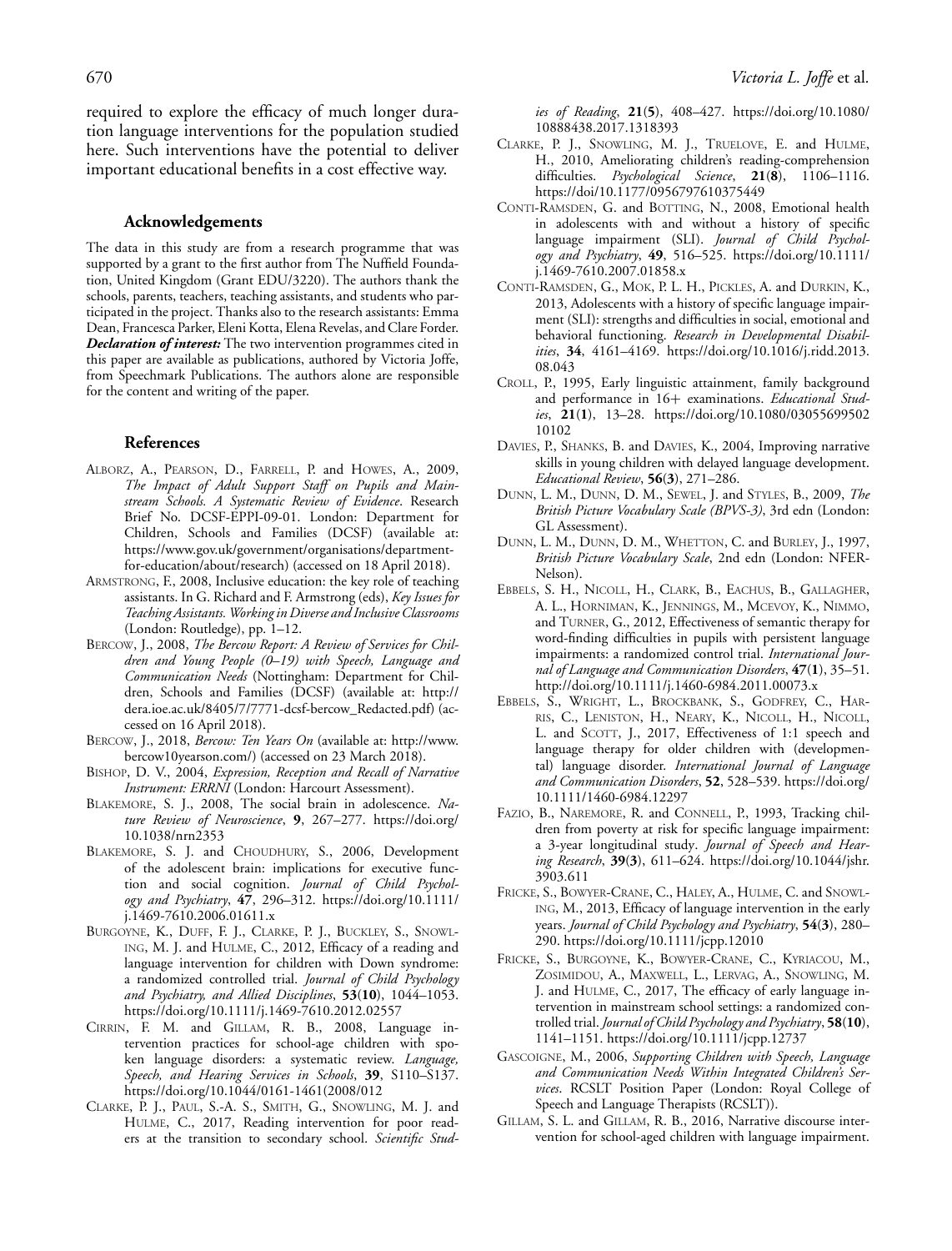supporting knowledge in language and literacy. *Topics in Language Disorder*, **36**(**1**), 20–34.

- GILLAM, R. B., MCFADDEN, T. U. and VAN KLEEK, A., 1995, Improving the narrative abilities of children with language disorders: whole language and language skills approaches. In M. Fey, J. Windsor and J. Reichle (eds), *Communication Intervention for School-Aged Children* (Baltimore, MD: Paul H. Brookes), pp. 142–182.
- GILLAM, S. L., OLSZEWSKI, A., SQUIRES, K., WOLFE, K., SLOCUM, T. and GILLAM, R. B., 2018, Improving narrative production in children with language disorders: an early-stage efficacy study of a narrative intervention program. *Language Speech and Hearing Services in Schools*, **49**(**2**), 197–212. [https://doi.org/10.1044/2017\\_LSHSS-17-0047](https://doi.org/10.1044/2017_LSHSS-17-0047)
- GOUGH, P. B. and TUNMER, W. E., 1986, Decoding, reading, and reading disability. *Remedial and Special Education*, **7**(**1**), 6–10. <https://doi.org/10.1177/074193258600700104>
- GROOM, B., 2006, Building relationships for learning: the developing role of the teaching assistant. *Support for Learning*, **21**(**4**), 199–203. [https://doi/abs/10.1111/j.1467-9604.](https://doi/abs/10.1111/j.1467-9604.2006.00432.x) [2006.00432.x](https://doi/abs/10.1111/j.1467-9604.2006.00432.x)
- JOFFE, V. L., 2006, Enhancing language and communication in language-impaired secondary school-aged children. In J. Ginsborg and J. Clegg (eds), *Language and Social Disadvantage* (London: Wiley), pp. 207–216.
- JOFFE, V. L., 2011a, *Narrative Intervention Programme* (Milton Keynes: Speechmark).
- JOFFE, V. L., 2011b, *Vocabulary Enrichment Intervention Programme* (Milton Keynes: Speechmark).
- JOHNSON, C. J., BEITCHMAN, J. H. and BROWNLIE, E. B., 2010, Twenty-year follow-up of children with and without speech–language impairments: family, educational, occupational, and quality of life outcomes. *American Journal of Speech–Language Pathology*, **19**, 51–65. [https://doi.org/10.1044/1058-0360\(2009/08-0083\)](https://doi.org/10.1044/1058-0360(2009/08-0083))
- KNOLL, L. J., FUHRMANN, D., SAKHARDANDE, A. L., STAMP, F., SPEEKENBRINK, M. and BLAKEMORE, S. J., 2016, A window of opportunity for cognitive training in adolescence. *Psychological Science*, **27**(**12**), 1620–1631. <https://doi.org/10.1177/0956797616671327>
- LERVAG, A., HULME, C. and MELBY-LERVAG, M., 2018, Unpicking the developmental relationship between oral language skills and reading comprehension: it's simple, but complex. *Child Development*, **89**, 1821–1838. <https://doi.org/10.1111/cdev.12861>
- LESAUX, N. K., KIEFFER, M. J., FALLER, S. E. and KELLEY, J. G., 2010, The effectiveness and ease of implementation of an academic vocabulary intervention for linguistically diverse students in urban middle schools. *Reading Research Quarterly*, **45**(**2**), 196–228.
- LESAUX, N. K., KIEFFER, M. J., KELLEY, J. G. and HARRIS, J. R., 2014, Effects of academic vocabulary instruction for linguistically diverse adolescents: evidence from a randomized field trial. *American Educational Research Journal*, **51**(**6**), 1159–1194. <https://doi.org/10.3102/0002831214532165>
- LOWE, H., HENRY, L., MULLER, L. and JOFFE, V. L., 2018, Vocabulary intervention for adolescents with language disorder: a systematic review. *International Journal of Language and Communication Disorders*, **53**(**2**), 199–217.
- LOWE, H., HENRY, L. and JOFFE, V. L., 2019, The effectiveness of classroom vocabulary intervention for adolescents with language disorder. *Journal of Speech, Language and Hearing Research* (forthcoming).
- LOWE, H. and JOFFE, V. L., 2017, Exploring the feasibility of a classroom-based vocabulary intervention for main-

stream secondary school students with language disorder. *Support for Learning*, **32**(**2**), 110–127. [https://doi/abs/](https://doi/abs/10.1111/1467-9604.12157) [10.1111/1467-9604.12157](https://doi/abs/10.1111/1467-9604.12157)

- MARULIS, L. M. and NEUMAN, S. B., 2010, The effects of vocabulary intervention on young children's word learning: a metaanalysis. *Review of Educational Research*, **80**, 300–335. [http://](http://journals.sagepub.com/doi/10.3102/0034654310377087) [journals.sagepub.com/doi/10.3102/0034654310377087](http://journals.sagepub.com/doi/10.3102/0034654310377087)
- MCLEOD, S. and MCKINNON, D. H., 2007, Prevalence of communication disorders compared with other learning needs in 14 500 primary and secondary school students. *International Journal of Language and Communication Disorders*, **42**, 37–59. <https://doi.org/10.1080/13682820601173262>
- MCNAMARA, A., 2014, Effectiveness of a whole class vocabulary programme for secondary school students from areas of social disadvantage. MSc dissertation, University of Limerick.
- MORRIS, S. B., 2008, Estimating effect sizes from pretest–posttestcontrol group designs. *Organizational Research Methods*, **11**(**2**), 364–386. [https://doi.org/10.1177/109442810629](https://doi.org/10.1177/1094428106291059) [1059](https://doi.org/10.1177/1094428106291059)
- MURPHY, A., FRANKLIN, S., BREEN, A., HANLON, M., MCNAMARA, A., BOGUE, A. and JAMES, E., 2017, A whole class teaching approach to improve the vocabulary skills of adolescents attending mainstream secondary school, in areas of socioeconomic disadvantage. *Child Language Teaching and Therapy*, **33**(**2**), 129–144. [https://doi/pdf/10.1111/1460-6984.](https://doi/pdf/10.1111/1460-6984.12361) [12361](https://doi/pdf/10.1111/1460-6984.12361)
- MUTHÉN, L. K. and MUTHÉN, B. O., 1988–2017, Hplus user's guide (8th ed.). Los Angeles, CA: Muthén & Muthén.
- NATION, K. and SNOWLING, M. J., 2004, Beyond phonological skills: broader language skills contribute to the development of reading. *Journal of Research in Reading*, **27**(**4**), 342–356. <https://doi.org/10.1111/j.1467-9817.2004.00238.x>
- NIPPOLD, M. A., 2007, *Later Language Development: School-Age Children, Adolescents, and Young Adults* (Austin, TX: PRO-ED).
- NIPPOLD, M. A., 2017, Reading comprehension deficits in adolescents: addressing underlying language abilities. *Language, Speech, and Hearing Services in Schools*, **48**, 125–131. [https://doi.org/10.1044/2016\\_LSHSS-16-0048](https://doi.org/10.1044/2016_LSHSS-16-0048)
- NORBURY, C. F., GOOCH, D., WRAY, C., BAIRD, G., CHAR-MAN, T., SIMONOFF, E., VAMVAKAS, G. and PICKLES, A., 2016, The impact of nonverbal ability on prevalence and clinical presentation of language disorder: evidence from a population study. *Journal of Child Psychology and Psychiatry*, **57**(**11**), 1247–1257. [https://doi/abs/10.1111/jcpp.](https://doi/abs/10.1111/jcpp.12573) [12573](https://doi/abs/10.1111/jcpp.12573)
- PETERSEN, D. B., 2011, A systematic review of narrative-based language intervention with children who have language impairment. *Communication Disorders Quarterly*, **32**(**4**), 207–220.
- RICE, L. M. and HOFFMAN, L., 2015, Predicting vocabulary growth in children with and without specific language impairment: a longitudinal study from 2;6 to 21 years of age. *Journal of Speech, Language and Hearing Research*, **58**(**2**), 345–359. <https://doi.org/10.1044/2015>
- SEMEL, E., WIIG, E. H. and SECORD, W., 2006, *The Clinical Evaluation of Language Fundamentals—Fourth Edition UK* (Oxford: Pearson Education).
- SNOW, C. E., LAWRENCE, J. F. and WHITE, C. E., 2009, Generating knowledge of academic language among urban middle school students. *Journal of Research on Educational Effectiveness*, **2**(**4**), 325–344.
- SPENCER, S., CLEGG, J., STACKHOUSE, J. and RUSH, R., 2017a, Contribution of spoken language and socio-economic background to adolescents' educational achievement at age 16 years. *International Journal of Language and Communication Disorders*, **52**(**2**), 184–196.